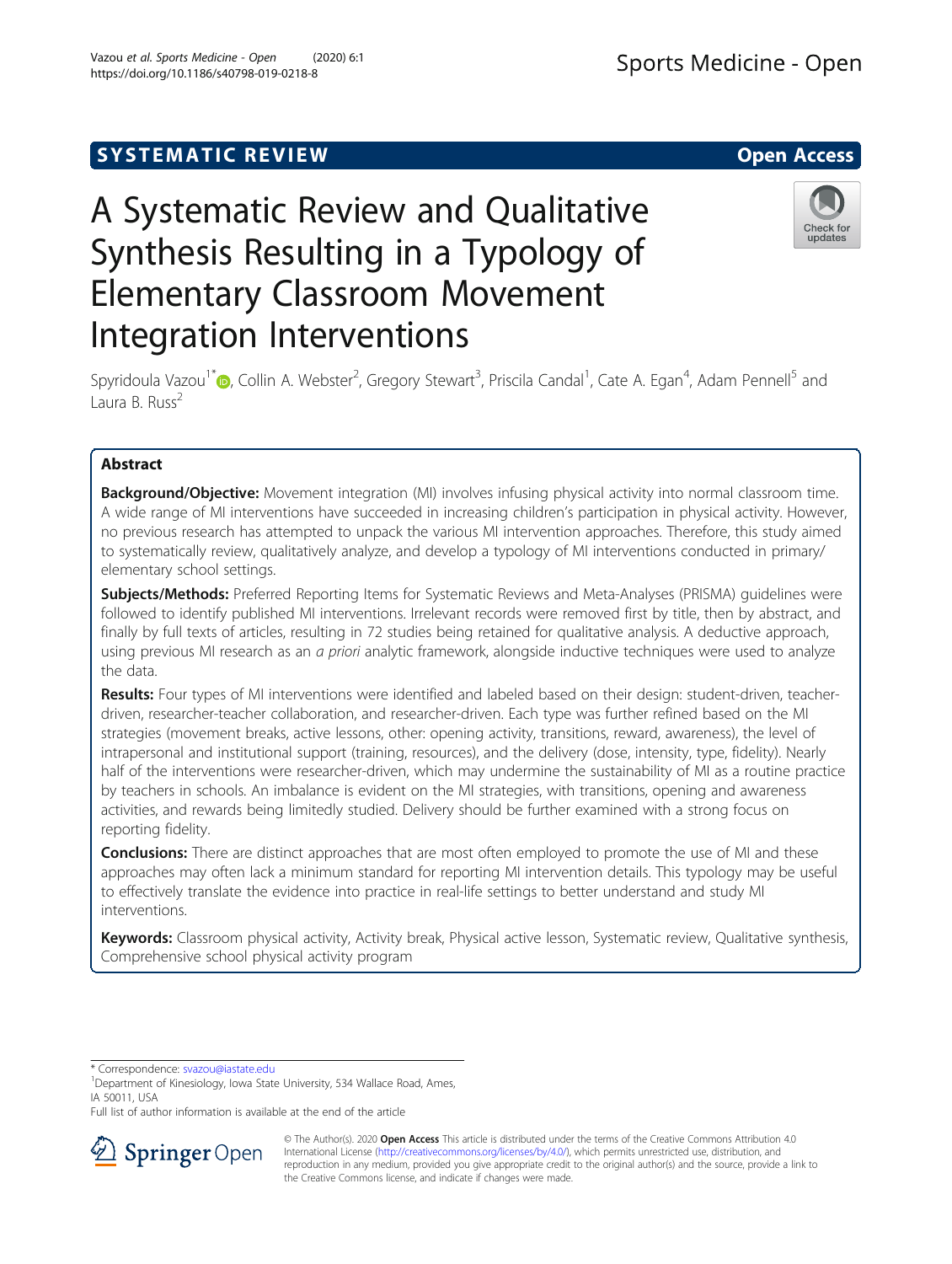#### Key Points

- This systematic review presents a typology of MI interventions based on their design, strategies, support, and delivery, to highlight the different types of existing MI interventions in the primary/ elementary classroom setting.
- Nearly half of the interventions were researcherdriven, which may undermine the sustainability of MI as a routine practice by teachers in schools.
- There are distinct approaches that are most often employed to promote the use of MI and these approaches often lack a minimum standard for reporting MI intervention details.

#### Background

Schools are viewed as natural settings to increase children's physical activity because of their extensive access to youth (6–7 h per day, 36–49 h per week) and their existing infrastructure for physical activity promotion (teachers, facilities, and other resources) [[1\]](#page-12-0). In collaboration with the Society of Health and Physical Educators (SHAPE) America, the Centers for Disease Control and Prevention issued recommendations to support the design, implementation, and evaluation of Comprehensive School Physical Activity Programs (CSPAPs) [[2\]](#page-12-0). A CSPAP is commonly conceptualized as consisting of five components: (a) physical education, (b) physical activity during school, (c) physical activity before and after school, (d) staff involvement, and (e) family and community engagement [[2](#page-12-0)]. Each component of a CSPAP can be designed to support children in developing the skills and knowledge needed for a physically active lifestyle and achieving the national recommendations of 60 min of daily physical activity [\[2](#page-12-0)].

Traditionally, school-based physical activity opportunities for children have been provided mainly through physical education and recess. However, academic and educational policy has led to school administrators cutting significant amounts of allotted time from these programs [[3\]](#page-12-0). As a result, CSPAP components should be designed to expand children's daily physical activity opportunities, as well as to reinforce physical education  $[4]$  $[4]$ . One approach in particular that has seen a significant rise in intervention focus is classroom movement integration (MI), which is the process of infusing movement, at any level of intensity, into regularly scheduled classroom time [[5](#page-12-0)]. Examples of MI include providing movement breaks during academic lessons, teaching academic content through movement, and using regularly occurring transitions (e.g., between lessons) to increase movement opportunities [[6\]](#page-12-0).

Several review studies have been conducted to examine the effects of MI on students' physical activity, as well as on students' cognition, classroom performance, and academic outcomes [\[7](#page-12-0)–[11](#page-12-0)]. Overall, the results of these reviews demonstrate that MI can be beneficial to students' physical activity and academic achievement, and in the worst case, it does not decrease overall physical activity or interfere with school performance and/or academic achievement [[7](#page-12-0)–[11](#page-12-0)]. There seems to be sufficient evidence to support MI as educationally sound and potentially health-promoting [[5](#page-12-0)]. The generally positive outcomes of MI interventions, along with the increase in the number of these interventions, underscore the need to ensure that the details of different intervention approaches are navigable and replicable, where appropriate, for researchers and practitioners. However, the specific nature of different MI strategies included in the design and implementation of published interventions has not been foregrounded in most reviews.

The most recent systematic review provided descriptive information about MI interventions in elementary/primary schools [\[11\]](#page-12-0). There was a wide range of intervention content reported across 39 studies with details such as the scheduled physical activity (type, intensity, duration, frequency), MI focus (academic or non-academic), and intervention dose (days per week; minutes per week). The authors also reported information about intervention fidelity, when such information was included in the reviewed studies. In tandem with these aspects of review  $[11]$  $[11]$  $[11]$ , we aimed in the present study to build upon the still nascent descriptive knowledge base for MI interventions and provide a more in-depth qualitative analysis of the literature from nearly double the body of evidence. Specifically, our intention was to increase the transparency of varied intervention approaches for future consideration by intervention scientists, teachers, teacher educators, and others who may be interested in further testing specific MI strategies, adopting MI practices, and/or training school professionals to use and support MI. Toward this end, the purpose of this study was to systematically review and qualitatively synthesize MI interventions in elementary/primary schools. The goal was to, as thoroughly as possible, canvas all published MI interventions in the targeted setting so that we could distill the full scope of reported intervention details, thematically analyze, and subsequently classify different intervention approaches, resulting in a typology of MI interventions in primary schools.

#### Methods

#### Protocol

This study followed the Preferred Reporting Items of Systematic Reviews and Meta-Analyses (PRISMA) recommendations for systematic review reporting [[12\]](#page-12-0).

#### Search Strategy

Studies were ascertained through a systematic search including four electronic databases (Google Scholar, PubMed,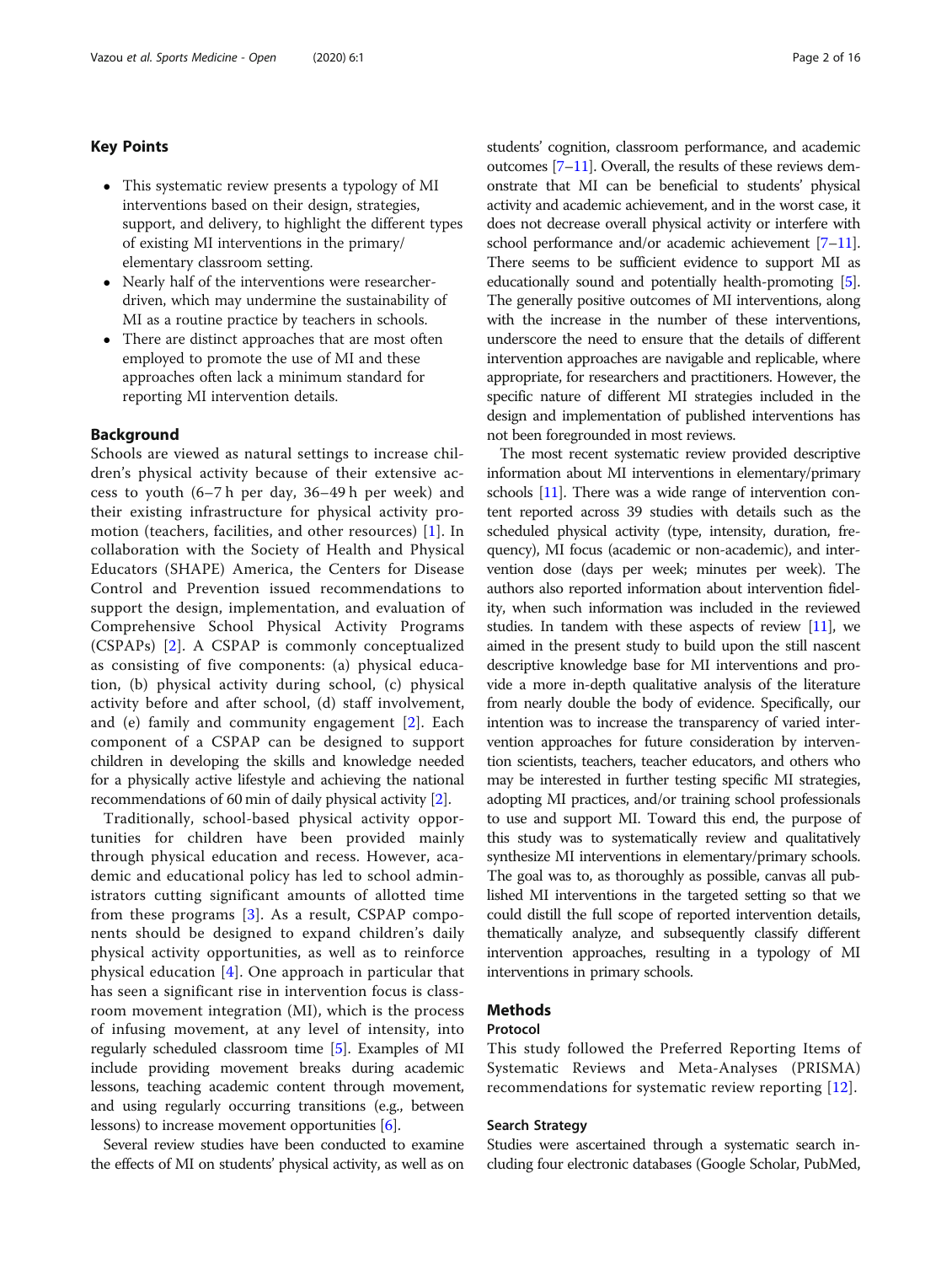ERIC, PsycInfo) conducted from February 10 to March 31, 2017, by the third author. During this time period, the same author enrolled in a notification service for all four databases to ensure studies published during this timeframe would also be included. The second, third, and fifth authors identified a total of 14 keywords related to MI. These keywords were then divided into three categories: action, strategy, and participants (Table 1). Researchers conducted pilot searches consisting of all possible combinations of the 14 keywords and identified 11 search combinations that were found to elicit the most relevant study results (Table 1). A separate search was conducted for each of the 11 keyword combinations in each of the four databases (totaling 44 searches). The default "AND" was used between keywords in each combination (e.g., exercise AND int\* AND class\*). Searches were sorted by relevance and restricted to records published in English. No other restrictions were used (e.g., date range). In most cases, relevant records appeared within approximately the first 200 records returned for each search. However, to ensure no relevant records were omitted, the first 2000 returned records from each search were exported into an Excel spreadsheet to begin the identification stage of PRISMA [\[12\]](#page-12-0).

#### Inclusion and Exclusion Criteria

The following set of inclusion criteria was utilized to select papers for this qualitative synthesis:

- 1. Intervention study design in a school setting.
- 2. At least 1 component of the MI intervention had to take place in the regular classroom setting, at a regular classroom time.
- 3. Study population included primary/elementary school age children (i.e., 4–10 years old;

Kindergarten—5th Grade). Studies were included if they contained pre-school age (i.e., 3–4 years old) or middle school age children (i.e., 10–13 years old) in the sample population but were excluded if the entire population consisted of those populations.

- 4. Presented original data with results. Dissertations, theses, review studies, and conference presentations/proceedings were excluded.
- 5. The university database had access to the study.

#### Study Selection

A systematic search generated 7985 possible records in the initial search, and 73 possible records were identified through other sources, meaning previous reviews and meta-analyses of this literature and extensive search of reference lists from obtained articles (Fig. [1](#page-3-0)). After using Excel to eliminate duplicates ( $n = 2014$ ), the titles and abstracts of 6044 were screened by the first, third, and fifth authors. A total of 225 publications were identified as possibly relevant to the inclusion criteria, and the earlier mentioned authors reviewed these records in full text. Disagreements between reviewers regarding inclusion/exclusion of a study were resolved through discussion. Of the 225 full-text articles reviewed, a total of 72 articles satisfied the inclusion criteria and were included in the subsequent phases of the review.

#### Data Extraction

All authors extracted relevant data for the analysis from the included articles, and the first author reviewed all records from the original studies and the information included in the review to ensure the quality and accuracy of the data extracted. Data extraction from each study included country, school location (e.g., urban, rural,

| Table 1 Databases searched, keywords by category, and keyword combinations used for the review |  |  |  |  |  |  |  |  |
|------------------------------------------------------------------------------------------------|--|--|--|--|--|--|--|--|
|------------------------------------------------------------------------------------------------|--|--|--|--|--|--|--|--|

| Databases      | Keyword category 1: action | Keyword category 2: strategy | Keyword category 3: participants |
|----------------|----------------------------|------------------------------|----------------------------------|
| PubMed         | Physical activity          | $int*$                       | Child*                           |
| Google Scholar | Exercise                   | Trial                        | Youth                            |
| <b>ERIC</b>    | Movement                   | Program*                     | Student*                         |
| PsycINFO       |                            | Training                     | $Class*$                         |
|                |                            |                              | Elementary                       |
|                |                            |                              | Primary                          |
|                |                            |                              | School                           |

Keyword combinations used for the review exercise AND int\* AND class<sup>\*</sup> physical activity AND trial AND class\* movement AND program\* AND class\* exercise AND int\* AND school physical activity AND trial AND school movement AND program\* AND school exercise AND int\* AND school physical activity AND trial AND elementary movement AND program\* AND elementary physical activity AND class\* AND child\* physical activity AND child\* AND school\*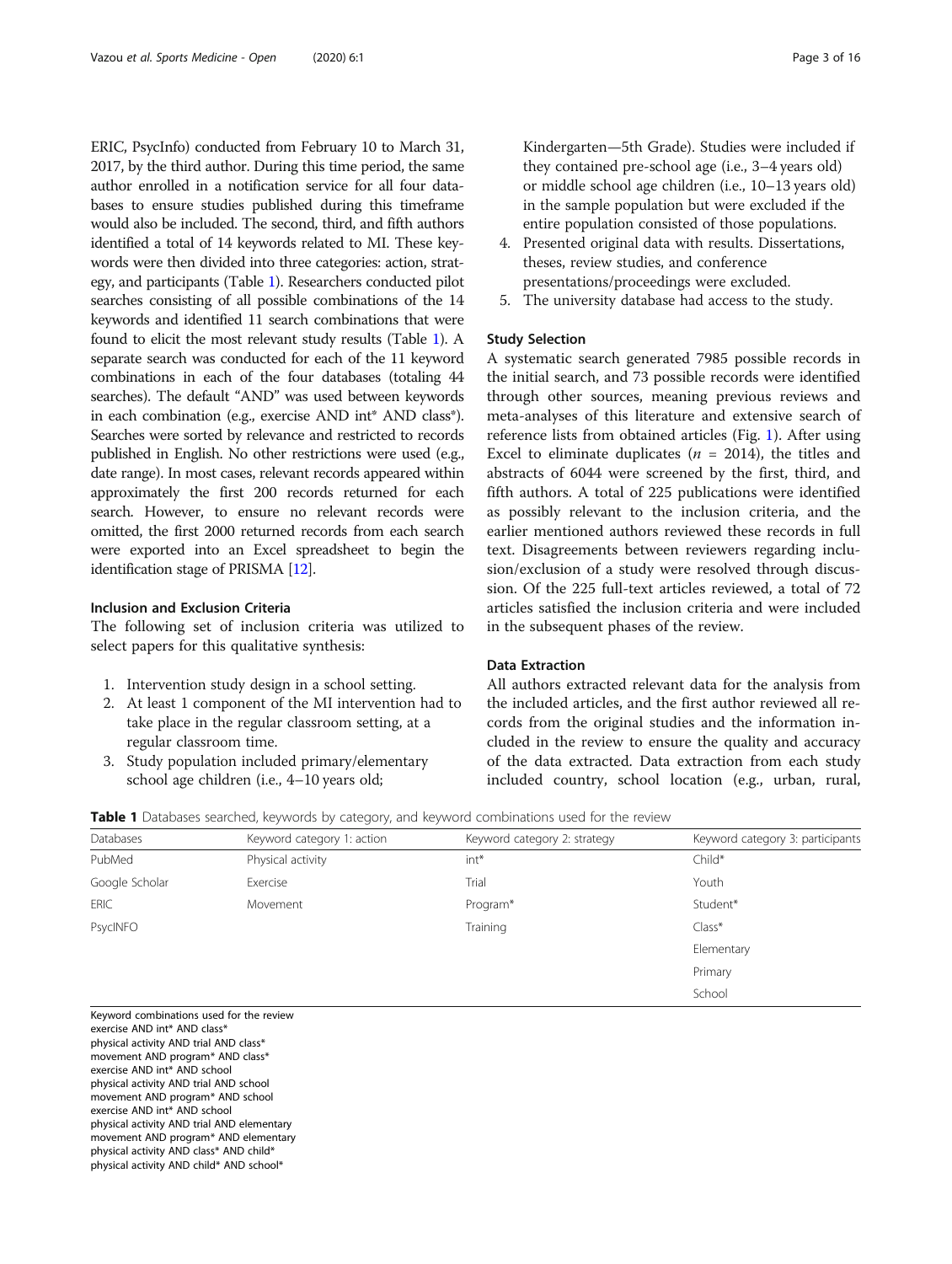<span id="page-3-0"></span>

suburban), participant characteristics (e.g., grade levels and number of children that received the intervention), intervention characteristics (e.g., intervention design, intervention strategy, description of program, physical activity characteristics, resources and equipment, training), and implementation characteristics (e.g., implementation fidelity, implementation measures) (Additional file [1\)](#page-12-0).

#### Data Analysis

Before analyzing the data, the first three authors collapsed the information extracted from the included articles into categories, based on its different areas of general focus (e.g., participant characteristics, school characteristics, intervention characteristics). Subsequently, these researchers used both deductive and inductive data analysis techniques. The deductive approach consisted of drawing upon two previous studies [\[6](#page-12-0), [13](#page-12-0)] to analyze the data within and across categories. In the first study [\[6\]](#page-12-0), an observation system that codifies MI into distinct strategies (e.g., movement break, opening activity, transition) was developed. In the second study [\[13](#page-12-0)], common facilitators (e.g., administrative support, availability of resources) and barriers to MI (e.g., lack of time, lack of resources) in elementary school classrooms were identified using a social-ecological perspective, which considered variables that could be associated with MI at multiple levels of influence (e.g., intrapersonal, interpersonal, institutional). The results from these previous studies served as an a priori

analytic framework for the present investigation, providing the researchers with existing, relevant, and evidence-based lenses to search for common and distinguishing features among the various MI intervention approaches.

Modified analytic induction [[14](#page-12-0)] was used to incorporate inductive techniques into the data analysis. While comparing the data to the a priori framework and considering features of each intervention in light of MI strategies, facilitators, and barriers, the researchers also searched for intervention features that the a priori framework did not help to classify. These features (e.g., who planned/implemented the intervention strategies; the intensity of the physical activities used in the intervention) were then examined to find commonalities and consistencies. The researchers recursively analyzed the data using these deductive and inductive techniques until they felt that each intervention could be classified into a unique "type," and that the different types of interventions (comprising what we refer to as a "typology") parsimoniously captured the diverse range of MI intervention approaches.

Movement break is defined as a physical activity in the classroom that does not include academic content and it is used as an activity break, whereas, academically infused, or integrated MI refers to any physical activity that is used to review or teach academic content. Opening activity MI is movement directed by the teacher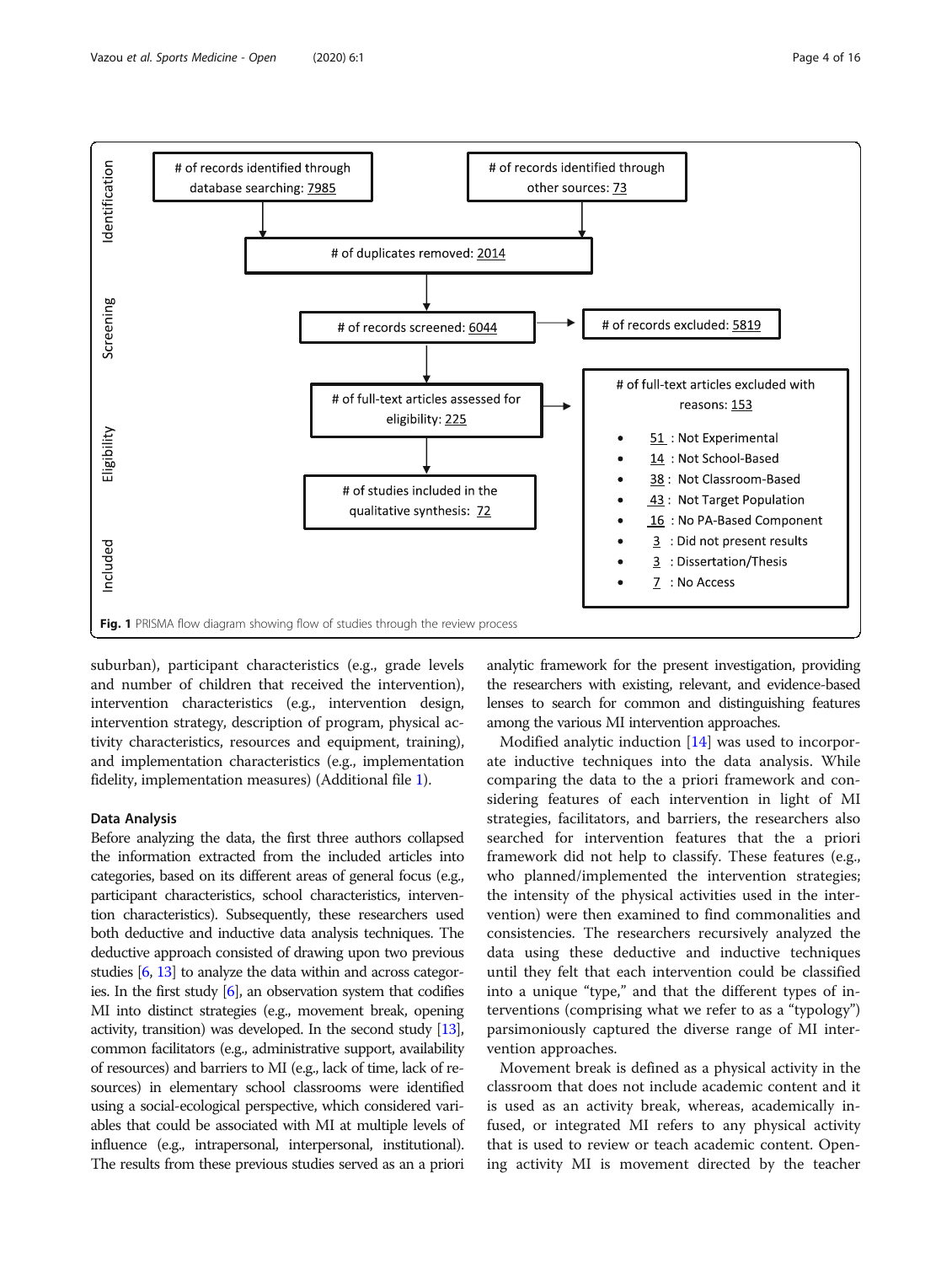within the first 10 min of the official start of the school day. Transitional MI (both teacher-directed and nonteacher-directed) involves students walking from point A to point B. Reward/incentive MI is a movement provided by the teacher as an obvious reward for providing a correct response or behavior in class [\[6](#page-12-0)].

#### Results

A total of 72 MI interventions [\[15](#page-13-0)–[86\]](#page-14-0) were classified based on their approach into 4 MI categories according to their design: student-driven, teacher-driven, researcherteacher collaboration, and researcher-driven interventions. These categories were mainly informed by the inductive analysis, as they represent new perspectives not reported in the previous studies (i.e., the a priori analytic framework) used for the deductive analysis. Next, each unique type of intervention is described, along with three other grouping categories: (a) the adopted strategies (movement break, academically infused, opening activity, transition, reward), informed by the a priori framework, (b) the level of support received at an institutional and intrapersonal level (resources and training), also informed by the a priori framework, and (c) the characteristics of the delivery (dose, intensity, type of physical activity, and fidelity), informed by the inductive analysis.

The categories of the MI intervention approach and the total number of studies in each category are presented in Fig. 2, whereas the number of interventions for

the different categories is presented in Table [2](#page-5-0). The focus of the support given to teachers to promote their use of MI can be conceptualized in different ways. One way to understand support for MI is to consider existing facilitators and barriers to its use  $[13]$  $[13]$ . According to a previous systematic review, facilitators and barriers can be separated into two levels of influence on MI: institutional (factors within the school environment that are beyond the teacher's direct control) and intrapersonal (factors specific to the teacher's background, experience, and beliefs). At the institutional level, facilitators included administrative support and availability of resources, whereas barriers included lack of time, lack of resources, lack of space, and lack of administrative support. At the intrapersonal level, facilitators included a perception that physical activity is valuable, perceived ease of implementation, and teacher confidence, whereas barriers included implementation challenges, lack of teacher motivation, and lack of training [[13\]](#page-12-0).

The majority of the interventions had a researchdriven design, were mainly focused on movement breaks and academically infused activities, provided some kind of resources and training to the participating teachers or schools, and measured implementation fidelity. The dose (duration per day in minutes and/or frequency per week) for MI varied from 2 to 90 min per day with the most frequent being under 10 min. The duration of the intervention varied from a day or a week (mostly in acute

Researcher

Driven



Movement Integration Typology

Teacher-Driven

 $(15)$ 

Student-Driven

 $(10)$ 

Researcher-Teacher

Collaboration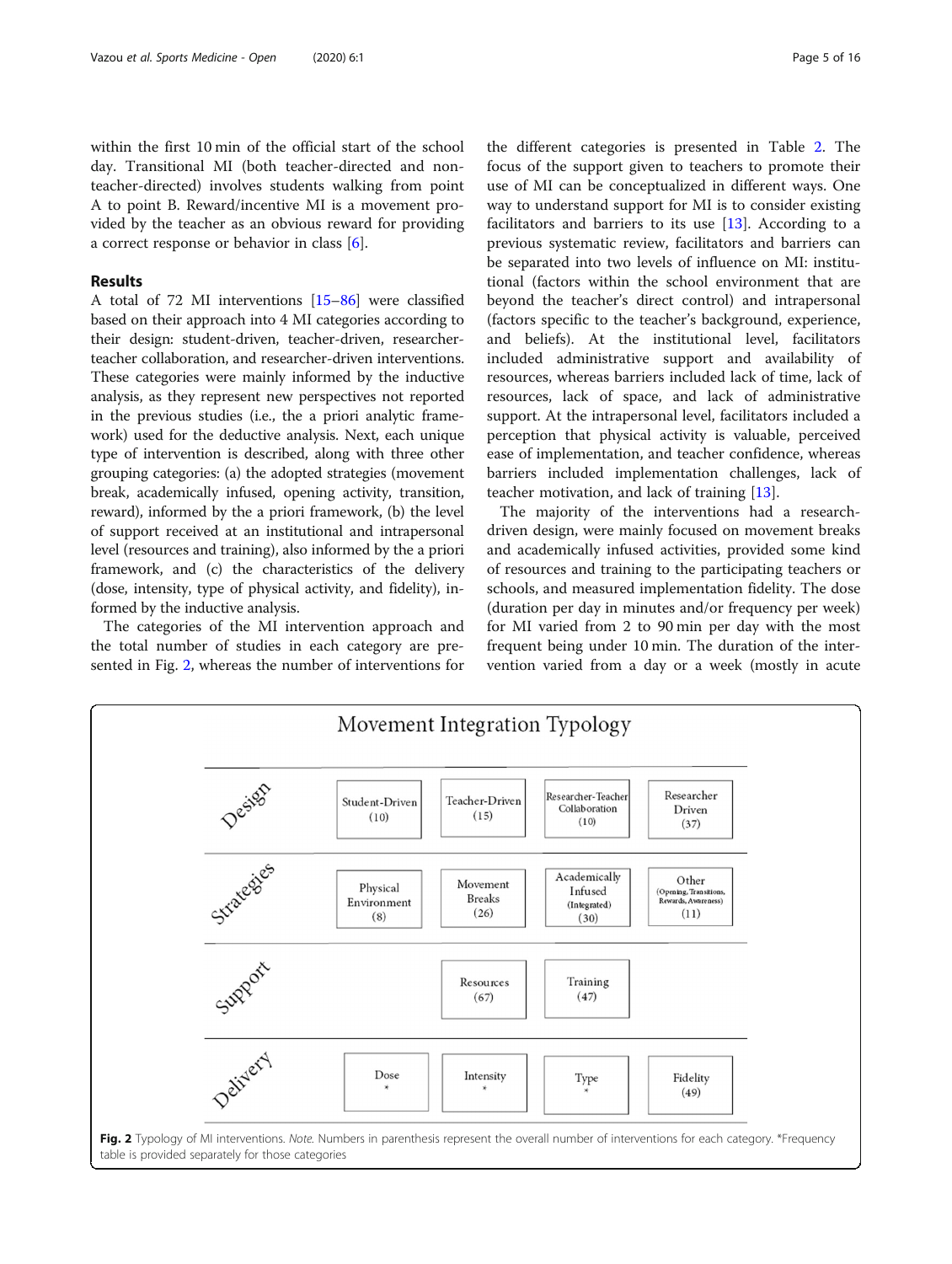## <span id="page-5-0"></span>Table 2 Frequency of interventions based on design and overall data on strategies, support, and delivery

|                                           | Student-Driven<br>(10) | Teacher-Driven<br>(15) | R-T Collaboration<br>(10) | Researcher-Driven<br>(37) | Total<br>(72)  |
|-------------------------------------------|------------------------|------------------------|---------------------------|---------------------------|----------------|
| Strategies#                               |                        |                        |                           |                           |                |
| Physical environment                      | 8                      | $\mathbf{0}$           | 0                         | 0                         | 8              |
| Academically infused                      | $\mathbf{0}$           | 6                      | 7                         | 17                        | 30             |
| Movement break                            | 3                      | 8                      | 3                         | 10                        | 24             |
| Other                                     | 1                      | 3                      | $\circ$                   | 7                         | 11             |
| Support: training                         |                        |                        |                           |                           |                |
| Yes, by Researcher/Experts (before impl.) | 2                      | 5                      | 8                         | 17                        | 32             |
| Yes, by School Staff/Adm. (before impl.)  | 1                      | 4                      | $\circ$                   | 3                         | 8              |
| Yes, but unclear by whom                  | $\mathbf 0$            | 1                      | 1                         | 0                         | 2              |
| Ongoing (after impl.)*                    | 1                      | 6                      | 2                         | 5                         | 14             |
| Not required/provided                     | 3                      | 1                      | 1                         | 13                        | 18             |
| Not reported/missing                      | 4                      | 4                      | $\mathbf{0}$              | 4                         | 12             |
| Support: duration of training             |                        |                        |                           |                           |                |
| < 1 h                                     | 1                      | $\mathbf{0}$           | 1                         | 1                         | 3              |
| Up to a school day (between 6 and 8 h)    | $\mathbf{0}$           | 4                      | 3                         | 4                         | 11             |
| > a school day                            | 0                      | -1                     | 1                         | 0                         | 2              |
| Not required/provided                     | 3                      | 1                      | $\overline{2}$            | 5                         | 11             |
| Not reported/missing                      | 6                      | $\circ$                | 3                         | 27                        | 45             |
| Support: resources                        |                        |                        |                           |                           |                |
| Desk/chairs/stability balls               | 9                      | $\mathbf{0}$           | $\circ$                   | 0                         | 9              |
| Fitness equipment                         | 1                      | 5                      | $\circ$                   | $\overline{2}$            | 8              |
| Lessons plans/cards/manuals               | 1                      | $\overline{4}$         | 9                         | 18                        | 32             |
| Websites/electronic/DVD                   | 0                      | 2                      | 5                         | 5                         | 12             |
| Not required                              | 1                      | $\overline{4}$         | 1                         | 6                         | 12             |
| Not reported/missing                      | 0                      | $\overline{4}$         | 0                         | 9                         | 13             |
| Delivery: intensity/type of PA#           |                        |                        |                           |                           |                |
| Light                                     | 8                      | $\mathbf{0}$           | $\circ$                   | 6                         | 14             |
| <b>MVPA</b>                               | 2                      | 9                      | 9                         | 26                        | 42             |
| <b>FMS</b>                                | 0                      | 8                      | 1                         | 2                         | 11             |
| Fitness                                   |                        | $\mathbf{0}$           | 3                         | 3                         | 7              |
| Dance                                     | U                      | 4                      |                           |                           | 6              |
| Yoga/breath/stretch                       | 1                      | 3                      | 2                         | 6                         | 12             |
| Other                                     | 1                      | $\mathbf{0}$           | $\circ$                   | 3                         | 4              |
| Not reported/missing                      | 0                      | 0                      | 0                         | 4                         | 4              |
| Dose per day                              |                        |                        |                           |                           |                |
| $< 10$ min                                | $\mathbf 0$            | $\overline{4}$         | 5                         | 5                         | 14             |
| 10-20 min                                 | 0                      | 5                      | 2                         | 17                        | 24             |
| $21 - 35$ min                             | 2                      | 1                      | 2                         | 7                         | 12             |
| > 35 min (50-90 min)                      | $\overline{2}$         | 3                      | 0                         | 2                         | $\overline{7}$ |
| Throughout the day (no specific dose)     | 6                      | $\circ$                | 0                         | 0                         | 6              |
| Not reported/missing                      | $\mathbf 0$            | 2                      | 1                         | 6                         | 9              |
| Duration of intervention                  |                        |                        |                           |                           |                |
| Acute (< 1 week)                          | 2                      |                        | $\circ$                   | 8                         | 11             |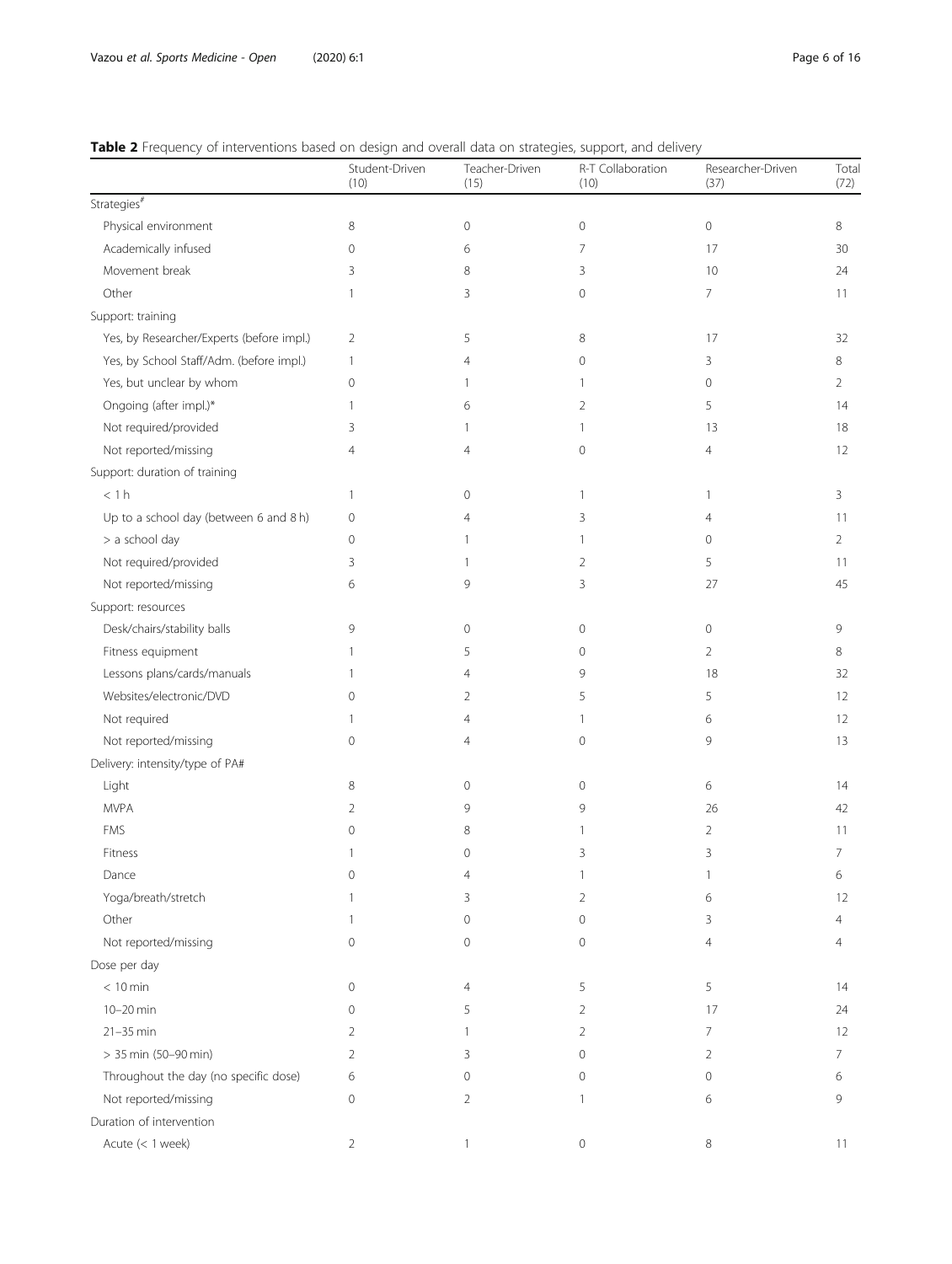Table 2 Frequency of interventions based on design and overall data on strategies, support, and delivery (Continued)

|                      | Student-Driven<br>(10) | Teacher-Driven<br>(15) | R-T Collaboration<br>(10) | Researcher-Driven<br>(37) | Tota<br>(72) |
|----------------------|------------------------|------------------------|---------------------------|---------------------------|--------------|
| 2-3 weeks            |                        |                        |                           |                           |              |
| 1-6 months           |                        |                        |                           | 13                        | 23           |
| 7-11 months          |                        |                        |                           |                           | 18           |
| $1 - 3$ years        |                        |                        |                           | 8                         |              |
| Not reported/missing |                        |                        |                           |                           |              |
| Fidelity             |                        |                        |                           |                           |              |
| Observation          |                        |                        |                           |                           |              |
| Teacher log          |                        |                        |                           |                           | 14           |
| Activity monitor     |                        |                        |                           |                           |              |
| Combination/other    |                        |                        |                           | 8                         | 15           |
| Not reported/missing |                        |                        |                           | 14                        | 27           |

#as assessed by the researchers based on content provided; \*independent of other categories; Impl., implementation; MVPA, moderate-to-vigorous physical activity; FMS, fundamental motor skills

studies) to 3 years with the most frequent being from 1 to 6 months. The MI activities were mainly moderateto-vigorous intensity and the type varied greatly among fundamental motor skills, fitness aerobic, fitness resistance, yoga, stretching, and dance. The missing information for delivery was high for all categories with the highest being on the type of physical activities used for MI (26 studies) and the implementation fidelity (23 studies). A total of 19 MI interventions were part of a multi-component approach that targeted multiple behaviors (e.g., nutrition, health education) and/or multiple contexts (e.g., classroom, PE, family). All data presented in the results section are also provided collectively in Additional file [1](#page-12-0) along with the information regarding the study population.

#### Student-Driven

A total of 10 interventions [\[15](#page-13-0)–[24\]](#page-13-0) were classified as student-driven MI. These interventions were characterized by high student autonomy in adding movement in the classroom throughout the school day, mainly by standing or using alternative options to sitting, without teacher prompts and without interrupting the teacher during instruction. The majority of student-driven interventions [[15](#page-13-0)–[21](#page-13-0), [23](#page-13-0)] were centered on changes in the physical environment, which is defined as when the "equipment used is facilitative, resulting in student activity, regardless of level of intensity" (p. 301) [\[6](#page-12-0)].

Student-driven MI interventions utilized ergonomic furniture, including stand-based/height-adjustable desks [[15](#page-13-0), [16,](#page-13-0) [18,](#page-13-0) [19](#page-13-0), [23](#page-13-0)] and stability/therapy balls [[17](#page-13-0), [20,](#page-13-0) [21](#page-13-0), [23\]](#page-13-0) or a combination of ergonomic furniture and room organization (e.g., strategically placing materials on different sides of the classroom) [\[18\]](#page-13-0). The remaining two student-driven interventions provided autonomy for the students to engage in movement breaks based on their

preference. The first study used fitness stations in the classroom where the students received incentives depending on how frequently they used the stations [\[22](#page-13-0)], and the second study promoted self-directed physical activity outside of school after a short introduction of a variety of activities at school [[24](#page-13-0)]. In student-driven MI interventions, researchers either provided schools with ergonomic furniture or assisted the school in writing a grant to help acquire the furniture.

Most student-driven MI interventions did not include [[15](#page-13-0), [16,](#page-13-0) [22](#page-13-0)] or report [[17](#page-13-0), [18,](#page-13-0) [21](#page-13-0), [23\]](#page-13-0) a teacher training. Interventions that did include a training [\[19](#page-13-0), [20](#page-13-0), [24](#page-13-0)] focused on appropriate use of the desks or nutritional education [[22](#page-13-0)]; one of the interventions included pedagogical strategies for reducing sitting time and adapting traditional delivery of the academic curriculum [\[19\]](#page-13-0). When reported, training was delivered by a physical education teacher in collaboration with a researcher [\[20\]](#page-13-0) or the County Health Coordinator [[24\]](#page-13-0) and in one intervention training lasted for 30 min [\[19\]](#page-13-0).

Regarding delivery, the intensity of the physical activities of most student-driven interventions was light [\[15](#page-13-0)–[21](#page-13-0), [23\]](#page-13-0), such as standing, dynamic sitting, and upper body movements (rotation, lateral flexion); one incorporated a manipulative motor skill focus by throwing bean bags while spelling [\[19\]](#page-13-0). Two interventions incorporated higher intensity levels of physical activity (i.e., moderate-to-vigorous physical activity [MVPA]) [[22](#page-13-0), [24](#page-13-0)]. The majority of student-driven interventions included environmental changes that were available in the classroom throughout the school day  $[15, 16, 20-23]$  $[15, 16, 20-23]$  $[15, 16, 20-23]$  $[15, 16, 20-23]$  $[15, 16, 20-23]$  $[15, 16, 20-23]$  $[15, 16, 20-23]$  and in most cases throughout the school year [\[15,](#page-13-0) [16,](#page-13-0) [19,](#page-13-0) [21](#page-13-0), [22](#page-13-0)]. Therefore, a specific dose of the MI was not provided with the exception of four interventions  $[17-19, 24]$  $[17-19, 24]$  $[17-19, 24]$  $[17-19, 24]$  $[17-19, 24]$  $[17-19, 24]$  $[17-19, 24]$  that recommended MI for 30–60 min per day, with two of them being acute studies  $[17, 18]$  $[17, 18]$  $[17, 18]$  $[17, 18]$  $[17, 18]$ . The most common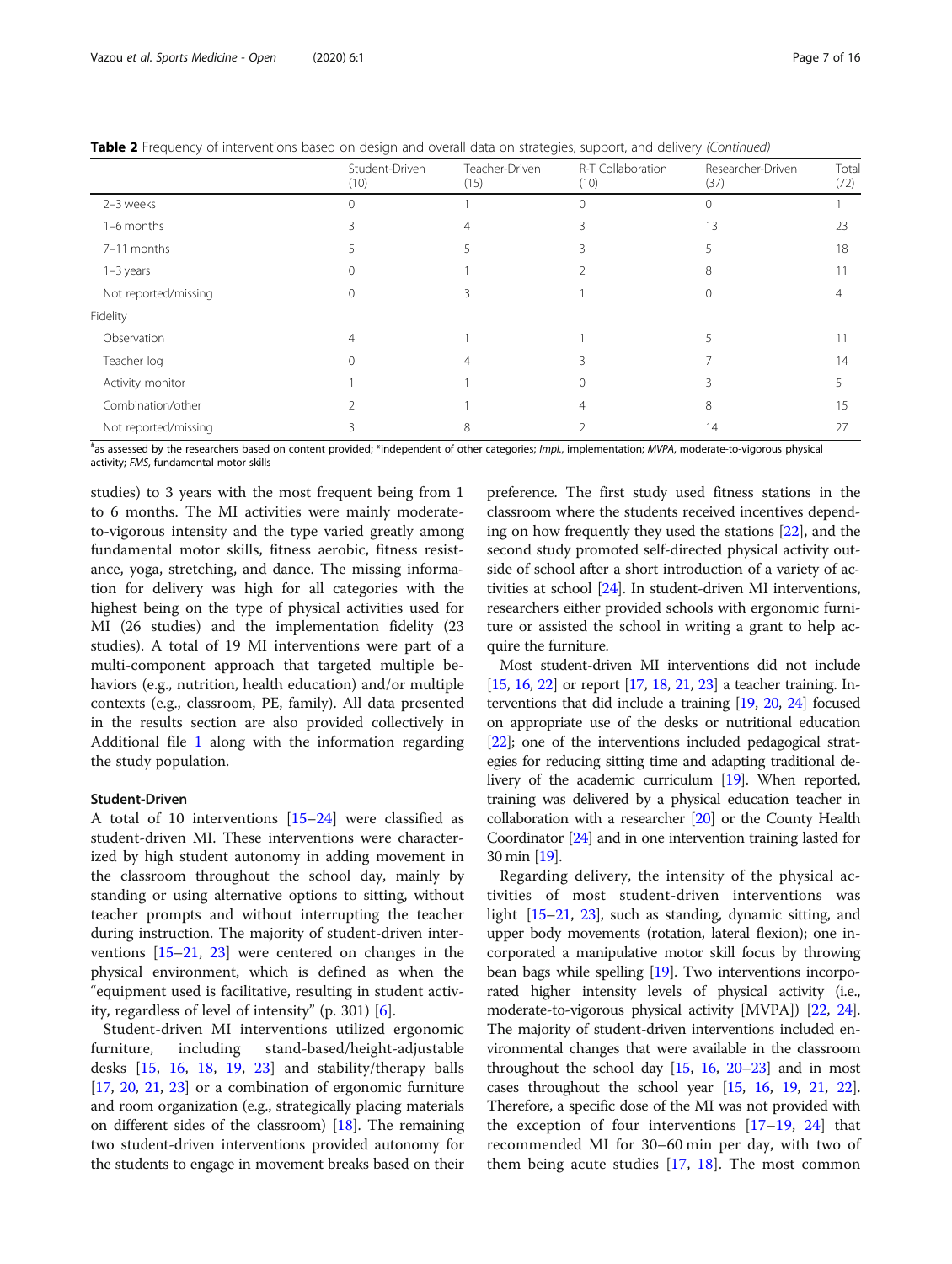measure for intervention fidelity was direct observation [[17,](#page-13-0) [20,](#page-13-0) [21,](#page-13-0) [23](#page-13-0)]. Three interventions did not report information about fidelity [[15](#page-13-0), [16,](#page-13-0) [24\]](#page-13-0) whereas the remaining interventions used a questionnaire [\[18](#page-13-0)], activity monitors [[19](#page-13-0)], or personal meetings with the teachers [[22\]](#page-13-0). Four interventions delivered the program as intended [[16,](#page-13-0) [18,](#page-13-0) [20](#page-13-0), [23](#page-13-0)].

#### Teacher-Driven

A total of 15 interventions [\[25](#page-13-0)–[39\]](#page-13-0) were classified as teacher-driven MI interventions. These interventions were characterized by high teacher autonomy in the design and implementation of the movement opportunities. Teacher-driven MI included mainly academically infused (integrated) movement [[29](#page-13-0), [32](#page-13-0), [35](#page-13-0), [36](#page-13-0), [38](#page-13-0), [39\]](#page-13-0) and movement breaks [[25](#page-13-0)–[28,](#page-13-0) [30](#page-13-0), [31,](#page-13-0) [34,](#page-13-0) [37\]](#page-13-0). A limited number of interventions incorporated movement as an opening activity for the school day in addition to the movement breaks [[28](#page-13-0), [37\]](#page-13-0), or a reward for classroom behavior [\[28\]](#page-13-0). Information about the MI strategy was missing from one intervention [\[33\]](#page-13-0).

The top three most used resources and equipment in teacher-driven interventions were as follows: fitness equipment such as jump ropes, exercise bands, bean bags, and sport balls [\[28](#page-13-0), [32](#page-13-0), [34](#page-13-0), [36](#page-13-0), [37](#page-13-0)], written materials or material kits such as lesson plans, activities, and handouts [[27,](#page-13-0) [28,](#page-13-0) [34](#page-13-0), [36](#page-13-0)], and exercise videos [\[34,](#page-13-0) [37](#page-13-0)]. Four interventions encouraged teachers to use MI but did not require the use of any resources or materials [[26\\*](#page-13-0), [29,](#page-13-0) [35](#page-13-0), [38\]](#page-13-0) and four interventions did not report that information [\[25](#page-13-0), [30](#page-13-0), [31,](#page-13-0) [33\]](#page-13-0).

The majority (10 out of 15; 6 being academically infused MI) of the teacher-driven interventions offered training [[27](#page-13-0)–[30,](#page-13-0) [32,](#page-13-0) [34](#page-13-0)–[36,](#page-13-0) [38,](#page-13-0) [39\]](#page-13-0) delivered by researchers [[32](#page-13-0), [34](#page-13-0), [36](#page-13-0)] or PE/Health teachers and school coordinators [[27](#page-13-0), [30](#page-13-0), [39\]](#page-13-0). The training lasted from 3 h [\[35\]](#page-13-0) to 20 h [[30](#page-13-0)] with the majority of the interventions that reported the duration of the training being a full school day [[29](#page-13-0), [34](#page-13-0), [36](#page-13-0)]. Additional ongoing support throughout the implementation included meetings and workshops delivered by school staff (e.g., PE teachers) [[27](#page-13-0), [28,](#page-13-0) [34,](#page-13-0) [35](#page-13-0)] and emails or use of a website to share lesson plans provided by the research team [\[32,](#page-13-0) [36](#page-13-0)].

Most of the MI activities focused on MVPA levels [[26](#page-13-0)–[29,](#page-13-0) [32](#page-13-0)–[34](#page-13-0), [37,](#page-13-0) [39](#page-13-0)], followed by fundamental motor skills [[26,](#page-13-0) [29](#page-13-0), [31](#page-13-0), [32,](#page-13-0) [34](#page-13-0)–[37](#page-13-0)], whereas some interventions incorporated other types of physical activities, such as dance  $[34–36, 38]$  $[34–36, 38]$  $[34–36, 38]$  $[34–36, 38]$  $[34–36, 38]$ , stretching  $[26, 38]$  $[26, 38]$  $[26, 38]$ , and yoga [[38](#page-13-0)]. None of the physical activities was light intensity, compared with the previous section of student-driven interventions where the majority were light physical activity. About an equal number of interventions focused on MVPA levels and/or fundamental motor skills during movement breaks and academically infused movement. Over half of

the teacher-driven MI activities were below 20 min in duration [[25](#page-13-0)–[27](#page-13-0), [29](#page-13-0), [31,](#page-13-0) [33](#page-13-0), [34](#page-13-0), [37,](#page-13-0) [38\]](#page-13-0); three of the MI activities ranged from 30 to 60 min [\[32,](#page-13-0) [35,](#page-13-0) [36](#page-13-0)], one was more than 60 min per MI activity  $\left[39\right]$  $\left[39\right]$  $\left[39\right]$  and two interventions did not report on activity duration [[28,](#page-13-0) [30](#page-13-0)]. Almost half of the interventions had a typical weekly frequency of 2–5 times  $[25, 29, 32, 34-37]$  $[25, 29, 32, 34-37]$  $[25, 29, 32, 34-37]$  $[25, 29, 32, 34-37]$  $[25, 29, 32, 34-37]$  $[25, 29, 32, 34-37]$  $[25, 29, 32, 34-37]$  $[25, 29, 32, 34-37]$  $[25, 29, 32, 34-37]$  $[25, 29, 32, 34-37]$  $[25, 29, 32, 34-37]$  with two interventions provided flexibility for teachers to implement the activities as needed [[38](#page-13-0), [39\]](#page-13-0), whereas six interventions did not report the typical frequency of MI per week [\[27](#page-13-0), [28,](#page-13-0) [30,](#page-13-0) [31](#page-13-0), [33](#page-13-0), [36](#page-13-0)]. One intervention was an acute study with 1-week delivery dose [[25\]](#page-13-0). Six out of the 15 teacher-driven interventions measured fidelity with the most common measure being a teacher log [\[28](#page-13-0), [34,](#page-13-0) [36,](#page-13-0) [38\]](#page-13-0) followed by direct observation [\[35](#page-13-0)] and activity monitors [[33\]](#page-13-0). Three interventions delivered the programs as intended [\[28](#page-13-0), [34](#page-13-0), [36](#page-13-0)].

#### Researcher-Teacher Collaboration

A total of 10 interventions were classified as researcherteacher collaboration MI interventions [[34](#page-13-0)–[49](#page-13-0)]. Researcher-teacher collaboration MI interventions were characterized by the design and implementation of physical activity opportunities as a collaborative effort between researchers and teachers. This collaboration was achieved through the researcher designing physical activity opportunities and then allowing the teachers to adapt these activities to provide a "better fit" for their individual classrooms [[45,](#page-13-0) [48\]](#page-13-0), providing teachers with a menu of activities to select from or when and how to use them  $[42, 43, 47, 49]$  $[42, 43, 47, 49]$  $[42, 43, 47, 49]$  $[42, 43, 47, 49]$  $[42, 43, 47, 49]$  $[42, 43, 47, 49]$  $[42, 43, 47, 49]$ , or working together (re-searchers and teachers) to create lesson plans [[40,](#page-13-0) [41](#page-13-0), [44,](#page-13-0) [46\]](#page-13-0). The majority of the researcher-teacher collaboration interventions incorporated academically infused movement  $[40-42, 45-49]$  $[40-42, 45-49]$  $[40-42, 45-49]$  $[40-42, 45-49]$  $[40-42, 45-49]$  $[40-42, 45-49]$  $[40-42, 45-49]$  $[40-42, 45-49]$  with only three focusing on movement breaks [[43,](#page-13-0) [44,](#page-13-0) [49](#page-13-0)].

All researcher-teacher collaboration interventions provided materials/equipment in the form of lessons plans, a teacher guide or a fitness manual [\[40](#page-13-0)–[42](#page-13-0), [44](#page-13-0)–[46\]](#page-13-0), or activity cards, games, and DVD [\[43](#page-13-0), [48](#page-13-0), [49\]](#page-13-0). However, none of these interventions provided fitness equipment to the teachers, unlike the studentdriven and teacher-driven interventions. All but one intervention [\[48](#page-13-0)] provided training before the start of the implementation period, delivered by researchers  $[41-47, 49]$  $[41-47, 49]$  $[41-47, 49]$  $[41-47, 49]$  $[41-47, 49]$  $[41-47, 49]$ , with the duration varying from 30-min individual meetings [[45\]](#page-13-0) to two full school days [\[41](#page-13-0)]. Throughout the implementation, only two researcherteacher collaboration interventions [[45](#page-13-0), [47](#page-13-0)] provided ongoing support with one of them included two email/phone communications with the participating schools [[47\]](#page-13-0).

Nine of the 10 researcher-teacher collaboration interventions focused on MVPA levels [\[40](#page-13-0)–[45,](#page-13-0) [47](#page-13-0)–[49](#page-13-0)],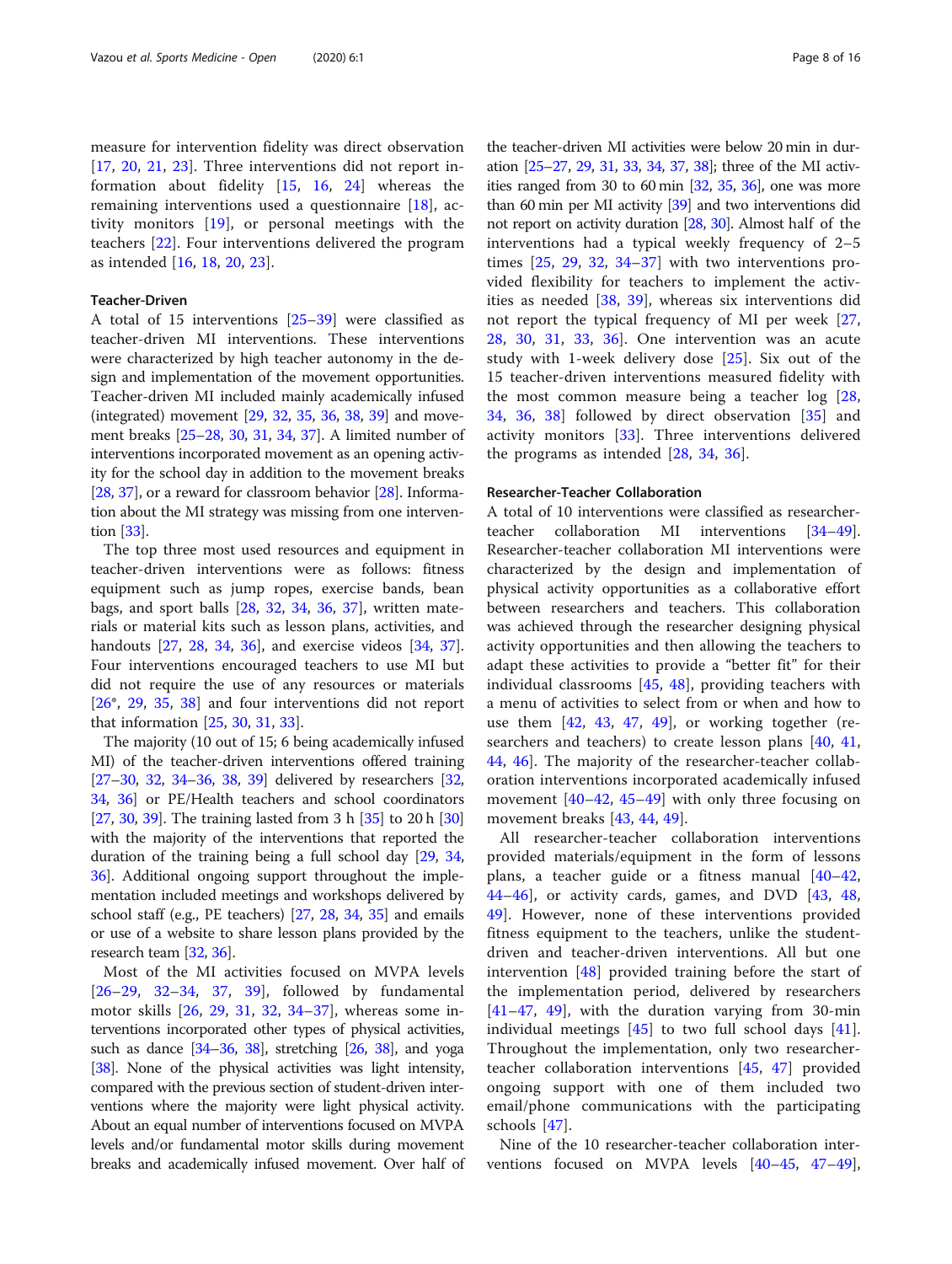whereas only two incorporated other forms of physical activities like dancing, yoga and stretching [[42](#page-13-0)], or fundamental motor skills [\[48\]](#page-13-0). Most research-teacher collaboration interventions mentioned the dose of their MI activities; five of the interventions reported MI activities of 10 min or less [[40,](#page-13-0) [42](#page-13-0), [43,](#page-13-0) [48](#page-13-0), [49](#page-13-0)], four had MI activities between 20 and 30 min [[41](#page-13-0), [44,](#page-13-0) [45,](#page-13-0) [47](#page-13-0)] with only one intervention not reporting the duration of MI per day [\[46](#page-13-0)]. Half of the research-teacher collaboration interventions reported a weekly frequency of 2–5 times [[41](#page-13-0)–[44](#page-13-0), [47,](#page-13-0) [48](#page-13-0)], while two interventions allowed teacher discretion and flexibility to incorporate the MI activities  $[40, 49]$  $[40, 49]$  $[40, 49]$  $[40, 49]$  $[40, 49]$  and two did not report weekly frequency  $[45, 49]$  $[45, 49]$  $[45, 49]$ [46\]](#page-13-0). The most common measure for intervention fidelity was a teacher log [\[43,](#page-13-0) [47,](#page-13-0) [48\]](#page-13-0), in combination with direct observations [[40,](#page-13-0) [41,](#page-13-0) [49\]](#page-13-0), as well as focus groups and activity monitors [\[45](#page-13-0)]. One study used only direct observations [[42\]](#page-13-0) and two studies did not report fidelity [[44](#page-13-0), [46\]](#page-13-0). Three research-teacher collaboration interventions delivered the program as intended [\[42](#page-13-0), [45](#page-13-0), [47\]](#page-13-0).

#### Researcher-Driven

A total of 37 interventions were classified as researcherdriven MI interventions [\[50](#page-13-0)–[86](#page-14-0)]. In these interventions, the researchers controlled the design and/or implementation of physical activity opportunities. The participating teachers were usually responsible for delivering the intervention as designed by the researcher. Like teacher-driven MI interventions, researcher-driven interventions included both academically infused movement [[50](#page-13-0)–[52](#page-13-0), [54](#page-13-0)–[56,](#page-14-0) [58](#page-14-0)– [62](#page-14-0), [70](#page-14-0), [71,](#page-14-0) [74,](#page-14-0) [79,](#page-14-0) [85,](#page-14-0) [86\]](#page-14-0) and movement breaks [[53,](#page-13-0) [64](#page-14-0)– [66](#page-14-0), [68](#page-14-0), [73,](#page-14-0) [75,](#page-14-0) [80,](#page-14-0) [81](#page-14-0), [83](#page-14-0)]. Some research-driven interventions included MI programs that incorporated a body awareness approach, in which body posture, coordination, mindful movements, breathing, and relaxation were the main focus [\[57,](#page-14-0) [72](#page-14-0), [76](#page-14-0), [77\]](#page-14-0). Two interventions integrated movement as an opening activity or during school transitions [\[72,](#page-14-0) [73](#page-14-0)] while four studies did not report how movement was integrated in their intervention [[63](#page-14-0), [67,](#page-14-0) [69,](#page-14-0) [78](#page-14-0)].

The majority (21 out of 37) of the researcher-driven interventions provided written materials in form of lesson plans, manuals or resources, such as CDs, magazines, activity cards, and kits [\[50](#page-13-0)–[55](#page-14-0), [57](#page-14-0)–[59,](#page-14-0) [61,](#page-14-0) [70](#page-14-0)–[72](#page-14-0), [74,](#page-14-0) [75,](#page-14-0) [77](#page-14-0), [79](#page-14-0), [80,](#page-14-0) [82,](#page-14-0) [83,](#page-14-0) [85,](#page-14-0) [86\]](#page-14-0) while six interventions did not share resources with teachers, schools, and/or students [\[56](#page-14-0), [62](#page-14-0), [65](#page-14-0), [68,](#page-14-0) [73](#page-14-0), [76](#page-14-0)]. The remaining nine interventions did not report any information about resources [\[60](#page-14-0), [63,](#page-14-0) [64,](#page-14-0) [66](#page-14-0), [67](#page-14-0), [69,](#page-14-0) [78](#page-14-0), [81,](#page-14-0) [84](#page-14-0)]. In addition to the aforementioned resources, only two studies utilized equipment (e.g., sports balls) in their programs [\[57](#page-14-0), [85](#page-14-0)].

Seventeen interventions provided training to classroom teachers delivered by researchers [[50,](#page-13-0) [51](#page-13-0), [54](#page-13-0)–[61](#page-14-0), [70,](#page-14-0) [72](#page-14-0)–[74](#page-14-0), [78,](#page-14-0) [85,](#page-14-0) [86\]](#page-14-0) and six interventions identified professionals such as qualified physical education

teacher [\[66](#page-14-0)], trained intervention coaches [\[69,](#page-14-0) [71](#page-14-0)], the researchers [[62](#page-14-0), [65,](#page-14-0) [80](#page-14-0)], or trained medical students [[81](#page-14-0)] to deliver the intervention instead of training the classroom teachers to deliver MI. Two interventions used a standardized video for MI [[77](#page-14-0), [83\]](#page-14-0). Seven researcherdriven interventions did not provide training [[53](#page-13-0), [63,](#page-14-0) [64](#page-14-0), [67](#page-14-0), [68](#page-14-0), [75,](#page-14-0) [79\]](#page-14-0) and four did not report if there was any training [\[52,](#page-13-0) [76,](#page-14-0) [82,](#page-14-0) [84\]](#page-14-0). The duration of the training varied from 30 min [\[54\]](#page-13-0) to a full school day [\[50,](#page-13-0) [60](#page-14-0), [61](#page-14-0), [78](#page-14-0)]. Ongoing support throughout the implementation was reported only by five interventions [\[51,](#page-13-0) [58,](#page-14-0) [60](#page-14-0), [61](#page-14-0), [86](#page-14-0)] with one providing weekly consultations [[51](#page-13-0)] and two offering 1–2 booster sessions halfway through  $[60, 61]$  $[60, 61]$  $[60, 61]$  $[60, 61]$ . The remaining two interventions reported providing consultation support throughout implementation without being specific about the type of support.

The majority of the researcher-driven interventions (26 out of 37) focused on the intensity (MVPA) of the MI activities [[52](#page-13-0)–[54](#page-13-0), [56](#page-14-0)–[59](#page-14-0), [61](#page-14-0)–[66,](#page-14-0) [68,](#page-14-0) [69,](#page-14-0) [71](#page-14-0)–[75,](#page-14-0) [79](#page-14-0)– [84,](#page-14-0) [86](#page-14-0)], whereas some had a fitness approach, either in the form of aerobic exercise [\[81](#page-14-0), [83\]](#page-14-0) or strengthening exercise [[83\]](#page-14-0). Two researcher-driven interventions focused on fundamental motor skill development [[78,](#page-14-0) [85](#page-14-0)] and six on light intensity physical activities, such as stretching, yoga, coordination and breathing exercises [[57,](#page-14-0) [72](#page-14-0), [76,](#page-14-0) [77](#page-14-0), [84,](#page-14-0) [86](#page-14-0)]. Lastly, five interventions did not report the type and/or intensity of the activities [[51,](#page-13-0) [55](#page-14-0), [60,](#page-14-0) [67](#page-14-0), [70\]](#page-14-0). The duration of MI activities per day varied substantially from under 10 min  $[52, 65, 68, 73, 76]$  $[52, 65, 68, 73, 76]$  $[52, 65, 68, 73, 76]$  $[52, 65, 68, 73, 76]$  $[52, 65, 68, 73, 76]$  $[52, 65, 68, 73, 76]$  $[52, 65, 68, 73, 76]$  $[52, 65, 68, 73, 76]$  $[52, 65, 68, 73, 76]$  $[52, 65, 68, 73, 76]$  to over 50 min [\[60](#page-14-0), [66\]](#page-14-0), with the most common duration being 10–20 min [\[51,](#page-13-0) [53](#page-13-0), [56](#page-14-0), [58](#page-14-0), [59](#page-14-0), [61](#page-14-0)–[65](#page-14-0), [70](#page-14-0)–[72](#page-14-0), [75](#page-14-0), [80,](#page-14-0) [83](#page-14-0), [85,](#page-14-0) [86](#page-14-0)] and the shortest being 3–4 min [[68,](#page-14-0) [73](#page-14-0)]. Six studies did not specify the recommended duration of the activities [[50](#page-13-0), [55,](#page-14-0) [57,](#page-14-0) [67](#page-14-0), [69,](#page-14-0) [84\]](#page-14-0) and seven lasted between 20 and 30 min per day [\[54,](#page-13-0) [74](#page-14-0), [77](#page-14-0)–[79](#page-14-0), [81](#page-14-0), [82\]](#page-14-0). Almost all of the researcher-driven interventions were recommended on a daily basis or did not provide information about weekly frequency.

About one-fourth of the researcher-driven interventions did not measure fidelity [[52,](#page-13-0) [53](#page-13-0), [63,](#page-14-0) [64](#page-14-0), [67,](#page-14-0) [69,](#page-14-0) [72](#page-14-0), [76,](#page-14-0) [82](#page-14-0), [84](#page-14-0)], and of those that measured it, about half studies reported that the intervention was delivered as intended [[50,](#page-13-0) [51](#page-13-0), [58](#page-14-0), [61](#page-14-0), [62,](#page-14-0) [65,](#page-14-0) [68](#page-14-0), [70](#page-14-0), [74,](#page-14-0) [80,](#page-14-0) [81](#page-14-0), [83](#page-14-0), [85\]](#page-14-0). The measures used for fidelity varied between teacher logs [[54](#page-13-0)–[56](#page-14-0), [58,](#page-14-0) [73](#page-14-0), [75](#page-14-0), [77\]](#page-14-0), direct observation [[51,](#page-13-0) [57](#page-14-0), [65,](#page-14-0) [68](#page-14-0), [74\]](#page-14-0), activity monitors [\[62,](#page-14-0) [70](#page-14-0), [80\]](#page-14-0), meetings or ending surveys [\[60,](#page-14-0) [86](#page-14-0)], or a combination of measures [[50,](#page-13-0) [59](#page-14-0), [61](#page-14-0), [66](#page-14-0), [78](#page-14-0), [79](#page-14-0)].

#### **Discussion**

As demonstrated in this paper, in recent years, this line of research has shown an increase in the rate of accumulation of data on MI interventions. Despite the developing empirical studies, little research has examined the nature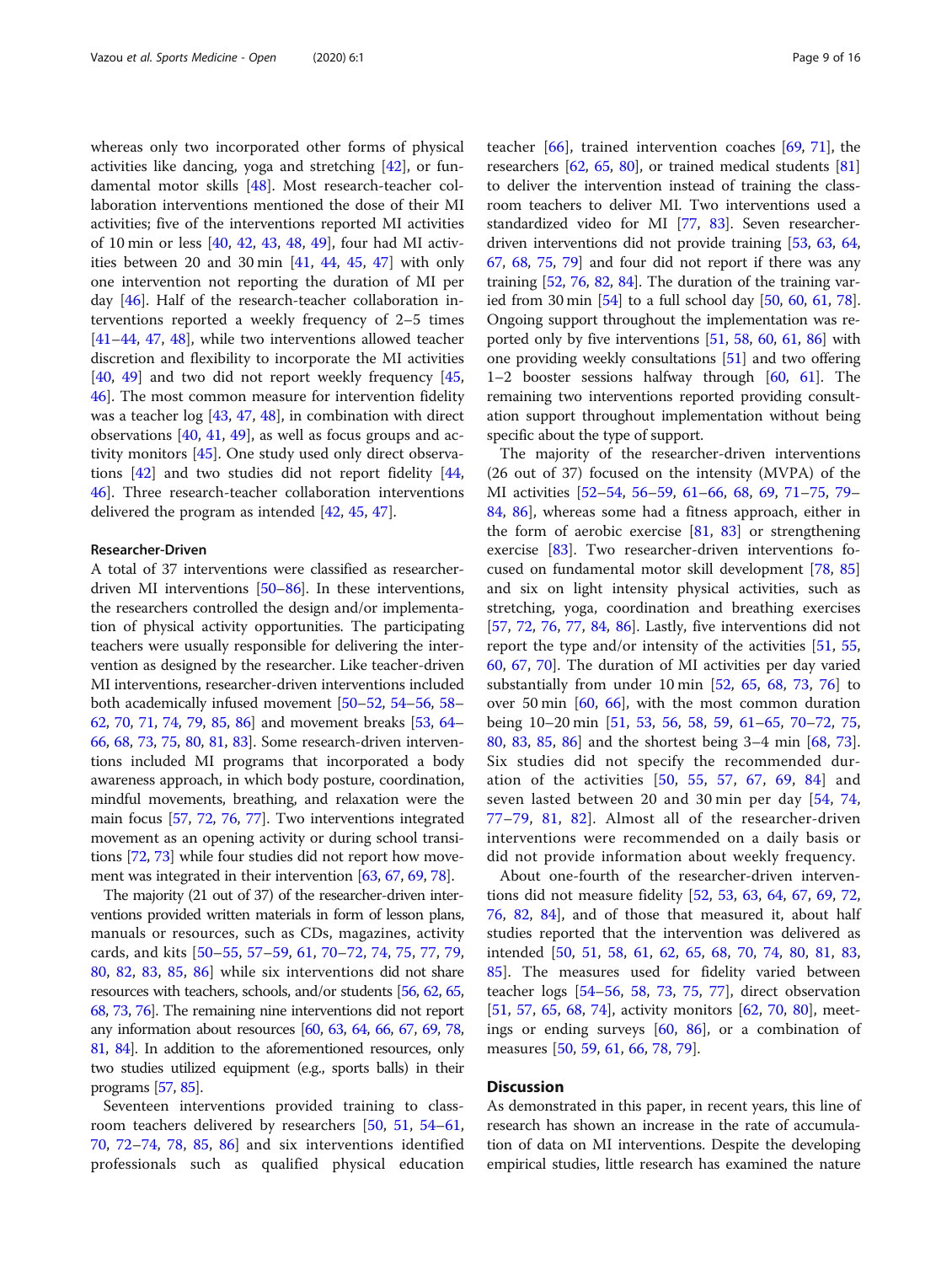of classroom MI interventions, which makes it difficult to trace and unpack the various intervention approaches that have been used in previous studies. This, in turn, exacerbates efforts to compare or replicate previous MI interventions and poses a challenge to evaluate the feasibility and sustainability of different approaches to increasing MI. In the present study, a systematic literature search ascertained a total of 72 studies that reported MI interventions with primary-/elementary-age children. Using the information provided in these studies, and drawing from previous MI research [\[6,](#page-12-0) [13\]](#page-12-0) as an a priori framework for analysis, the researchers created a typology of MI interventions based on their design, the implemented strategies, the level of institutional and intrapersonal support, and the type of delivery.

#### Design

The design of the MI interventions (student-driven, teacher-driven, researcher-teacher collaboration, and researcher-driven) was a unique factor that emerged from our qualitative analysis that had not been identified in previous reviews on MI  $[11]$  $[11]$  or studies that examined implementation factors of MI [[87](#page-14-0)–[89](#page-14-0)]. MI interventions in this review were found to be more researcher-driven than teacher-driven, student-driven, or collaborative in nature. The majority (37 studies) of the interventions involved the researcher as a key stakeholder in intervention design and implementation. As the results demonstrated, in researcher-driven interventions, training was provided to the teachers mainly before the start of the intervention, whereas the more teachers involved in the design of the activities, the more administrative support was provided throughout the implementation period (13.5% in researcher-driven, 20% in researcherteacher collaboration, and 40% in teacher-driven interventions). Researcher-driven interventions have the potential to be limited in scope due to a lack of first-hand/ insider knowledge about the particular school context(s) and influencing variables. Researcher-driven interventions also may lack sustainability based on a lack of teacher buy-in due to academic/teaching barriers and intrapersonal factors, such as lack of motivation, perceived value for the MI, and perceived competence [[13,](#page-12-0) [87,](#page-14-0) [88\]](#page-14-0). It is essential for a research to become more pragmatic and translational with programs accounting for the constraints that the schools have, such as lack of time. Interventions with a higher involvement of teachers on the design of the programs may be more pragmatic and potentially more sustainable. As previous research has shown, teachers are often implementing MI in the classroom and are interested in doing more when receiving support and ideas as well as learning more about the research on MI [[89](#page-14-0)].

A limited number of interventions had a collaborative approach between researchers and teachers. A communitybased participatory research (CBPR) approach may benefit MI interventions [\[90\]](#page-14-0). CBPR involves collaboration between change agents in the school community (e.g., classroom teachers, administrators, physical education teachers) and researchers throughout all phases of the research process [[91\]](#page-14-0). Health promotion research provides strong evidence that CBPR can lead to greater implementation efficiency, reduce dependency on researchers, ensure cultural and local sensitivity, enhance program productivity, promote equitable distribution of services, and increase program sustainability [[92](#page-14-0)]. Ultimately, partnerships through CBPR take advantage of stakeholders' localized knowledge as well as researchers' empirical knowledge and scientific expertise to promote a more contextually valid intervention design [\[92\]](#page-14-0). The results of the review demonstrated that the number of interventions that were developed by teachers or provided the autonomy to students to benefit from the MI when needed was high (35%). It can be assumed that many of those MI interventions were easy to implement as they did not require training but relied on the confidence and motivation of the participating teachers. We believe that these types of interventions hold promise for long-term implementation and sustainability on MI as teachers and students can be more independent and implementation can rely more on autonomous motivation without being driven by external factors (e.g., because of requests from the principal or the research team) [\[93](#page-14-0)]. However, it should be emphasized that institutional support, regarding equipment, and space were critical for the implementation of the student-driven MI interventions, whereas the need for equipment or resources in the teacher-driven interventions was low to zero and, in most cases, limited to small fitness equipment, like stretching bands or balls.

#### **Strategies**

The present study demonstrated that, overall, 75% of MI interventions (54 studies) in this review implemented movement as a break from instruction or in the form of integrated lessons (academically infused), strategies that have been classified as "other movement" in previous MI interventions [[6\]](#page-12-0). Interestingly, the majority (70%) of the researcher-teacher collaboration MI interventions and about half (46%) of the researcher-driven MI interventions were focused on academically infused physical activities. Even though the existing evidence is limited to draw clear conclusions about the effectiveness of integrated physical activities on academic outcomes [\[94](#page-14-0)], multiple advantages have been identified in recent studies (e.g., directly facilitating learning, increasing intrinsic motivation for the educational process) [\[48](#page-13-0), [95](#page-15-0), [96](#page-15-0)]. Arguably, an additional major benefit may be that it can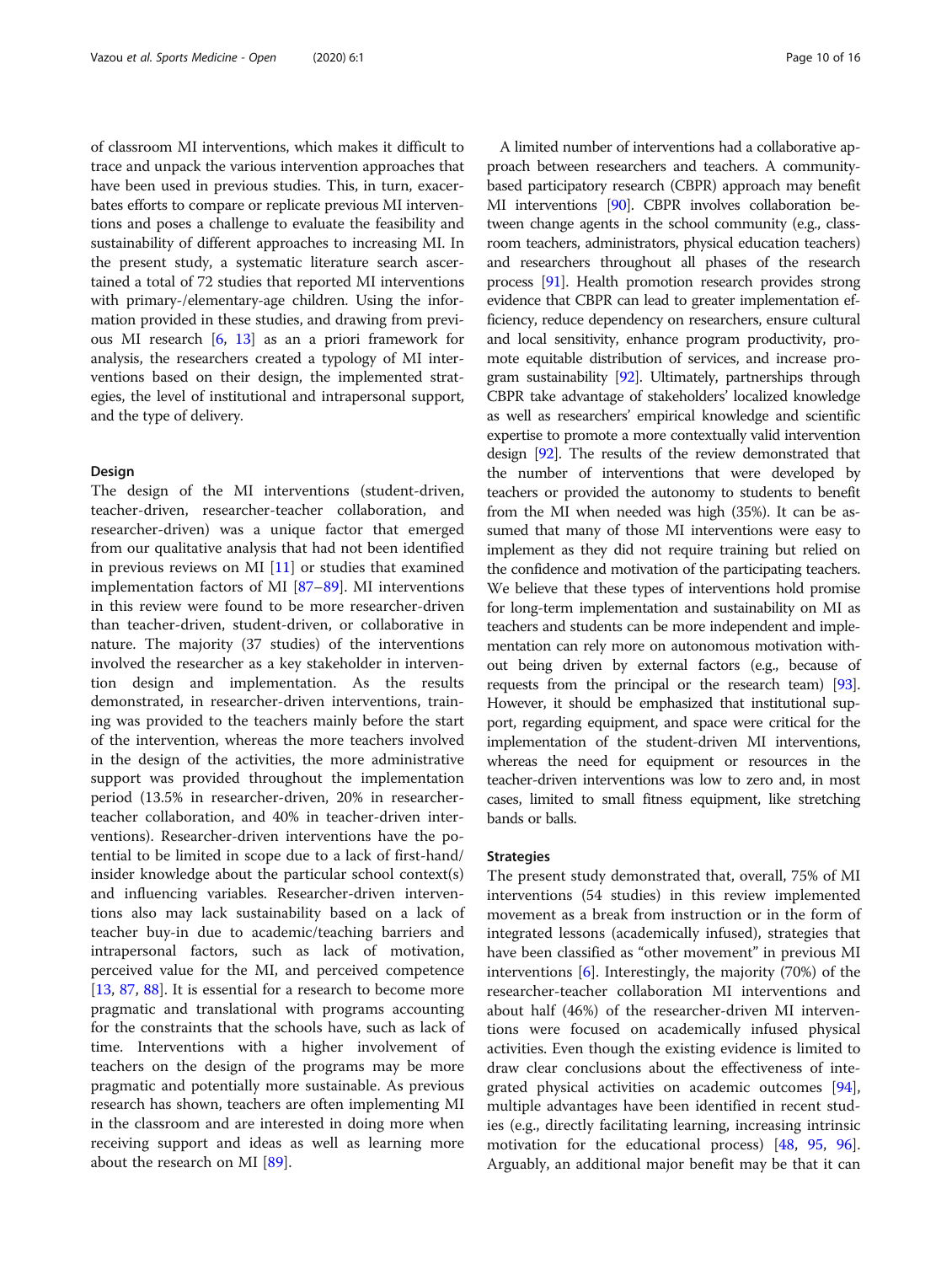further allay concerns that the time spent on physical activity is a time taken away from academics, especially since lack of time is a common barrier identified by teachers [\[13](#page-12-0), [87,](#page-14-0) [88\]](#page-14-0). However, achieving true integration can be a labor-intensive task requiring collaborative teams of activity and education experts that may not be feasible in many cases. More research is needed to shed light on the required delivery attributes of academically infused lessons and the characteristics of the teachers to successfully implement this strategy in the classroom.

Fewer interventions focused on manipulating the physical environment (e.g., pedal desks) or on strategies such as transitions, opening activities, and rewards. A unique category that emerged in our study was the "awareness" strategy that included bodily awareness and mindful control for correct posture, elimination of noise in the classroom, and/or increased concentration. Considering the unequal number of interventions on the different MI strategies (mainly activity breaks and academically infused), future studies should expand on MI strategies that have received less attention, such as transitions, opening activities, awareness activities, and rewards. It is expected that transitions hold promise on being easily implemented in the classroom due to the fact that transitions are a naturally occurring and often frequent part of classroom routines that require minimal resources and time to promote student physical activity  $[6]$  $[6]$ . Considering that the aforementioned MI strategies vary substantially in their content and structure, it is crucial for researchers to identify or systematically examine factors that could be perceived as barriers and facilitators for each of the MI strategies separately. For example, academically infused physical activities may require more experience in teaching an academic concept, whereas an opening or a transition activity may require more skills in managing space and time. Future research is needed in order to better understand how physical activity can be implemented through a variety of MI strategies in the academic classroom and design meaningful programs that will defeat the impression that movement and learning are pitched against each other in an antagonistic relation.

#### Support

Overall, the majority of interventions (67 studies) reviewed in the present study primarily focused on providing resources (e.g., stability balls, resource manuals; equipment bins), which represent institutional factors for implementation. Many of these resources were prepacked material that can be easily provided and are cost efficient. These materials usually came in the form of a resource manual with example activities for teachers to choose from or a step-bystep curriculum guide for teachers to implement. However, descriptions of these materials generally lacked detail. At a minimum, studies should provide examples of the

materials/activities or a link to the materials/activities. Designing programs that require minimum resources may be considered more feasible for implementation. Costeffectiveness studies are needed in order to better understand the efficacy and feasibility of MI programs.

Many of the MI interventions in this review (42 studies) provided training of some type to the teachers or school staff as an intervention component. However, the information provided about these trainings was limited. Details about trainings typically were presented in 3–4 sentences identifying parts of the following information (rarely all of the categories presented here were reported by one study): the rationale for the training, the purpose of the training, the length of the training, who led the training, and a broad outline of what the training included. Little to no information was provided with respect to the theoretical/empirical basis of the training; specific training objectives; training activities or professional learning experiences; teacher satisfaction with the training; and steps taken to determine if the training achieved the desired professional development for the intervention to be feasible or successful. Training was typically provided before the start of the intervention and lasted from a couple of hours to one or two full days.

Ongoing support and feedback throughout the intervention period were rarely provided, whereas in most interventions, the level of support or the climate from the school administrators was not measured. A possible solution to ongoing support for MI interventions could be the use of online communities of practice as a platform for interactions among teachers with a shared goal. Online communities of practice have been proposed as a promising avenue for teachers to share their best practices and experiences for MI and to strengthen their confidence through increased awareness/knowledge and peer modeling [[90,](#page-14-0) [97,](#page-15-0) [98\]](#page-15-0). However, as this strategy is relatively new, understanding how to best engage teachers in an online community of practice by overcoming barriers such as lack of time remains unclear [\[99](#page-15-0)]. Despite the support at the institutional level, an ecological model of behavior change emphasizes intrapersonal variables as central and most directly influential to changing the behavior of targeted individuals (e.g., teachers) [[100\]](#page-15-0). MI interventions that only focus on institutional factors related to MI do not empower teachers to use MI and may lack sustainability once the institutional resources are no longer present. MI interventions that include a focus on intrapersonal characteristics of teachers (e.g., self-efficacy, perceived competence, attitudes) could lead to more effective, sustainable interventions in the future [[97\]](#page-15-0).

#### Delivery

It was evident in our review that an optimal delivery of MI has not been identified in the existing literature. The dose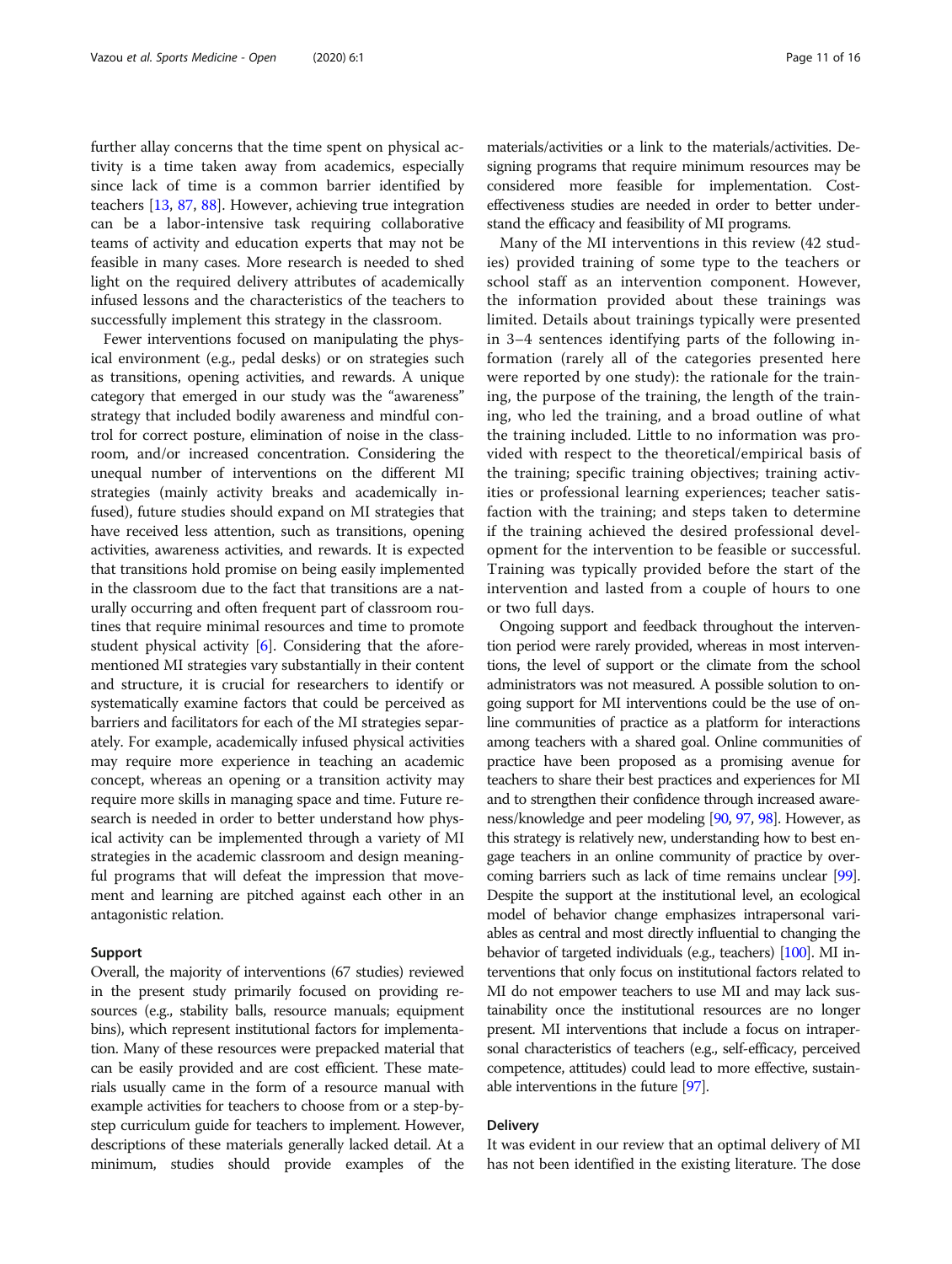(frequency and duration), intensity, and type of physical activities varied substantially from study to study making it hard to make comparisons among studies (Table [2\)](#page-5-0). As the results showed, student-driven interventions were focused mainly on light intensity of physical activity of no specific duration, evident throughout the school day. On the contrary, the focus on MVPA was predominant in researcher-driven and researcher-teacher collaboration MI interventions. In teacher-driven interventions, an equal number of studies focused on MVPA (9 out of 15) and fundamental motor skills (8 out of 15). We did not identify substantial differences on the daily duration of the MI activities across different designs (with the exception of the student-driven interventions). The most common duration was between 10 and 20 min per day with some exceptions being as low as 3–4 min per day (activity break of high intensity) or as high as 50–60 min (full lesson plan integrated with academics). It was interesting that the researcher-driven interventions recommended MI on a daily basis, whereas most teacher-driven and researcherteacher collaboration interventions provided more flexibility with a 2–5 days per week implementation. It is possible that a different duration, frequency, intensity, or type of MI is needed when the activities are integrated with academic subjects (such as math, language arts, science, and social studies), are activity breaks, or are offered as part of transitions, rewards, or awareness. Systematic and extensive research is needed in order to understand the optimal conditions for the delivery of MI with different characteristics and for different purposes.

Another area that needs extensive work is treatment fidelity. Treatment fidelity is the final stage in implementing an intervention and is defined as "strategies that monitor and enhance the accuracy and consistency of an intervention to ensure it is implemented as planned and that each component is delivered in a comparable manner to all study participants over time" (page 122, [\[101](#page-15-0)]). Even though over half of the interventions (49 studies) measured fidelity of implementation, of those, fewer interventions (35 studies) provided some information about whether the intervention was delivered as intended with the majority focusing only on the accumulation of minutes of physical activity but not on the qualitative characteristics of the program implementation (e.g., how it was perceived by teachers and students, whether modifications were necessary, and if yes, what modifications were made, were the expectations for the activities realistic and easy to conduct, etc.). Generally, teacher self-reports were used to measure fidelity of implementation, and in many cases, the data were collected after the completion of the intervention making the information less precise or accurate. This is an issue not only within MI intervention research, but also across other types of PA interventions [[102](#page-15-0)]. It is

recommended that studies report the fidelity of the implementation to the intervention protocol and the theoretical approach that was used (if any) [\[103](#page-15-0), [104\]](#page-15-0).

Overall, the information reported about the intervention in each study differs dramatically in its scope and depth. Some degree of reporting variance is to be expected, given that the studies were published in a wide range of journals that have different aims, target audiences, and submission requirements. In addition, there is considerable heterogeneity in the amount of the reported detail, given that in some interventions, MI is the sole independent variable, whereas in others, it is only one component of a multicomponent intervention. However, a minimum standard for reporting MI intervention details should be established and followed to ensure that interventions can be carefully compared and replicated. For example, a recent study developed a 12-item checklist that can guide future reporting of MI interventions [\[105](#page-15-0)]. The items include the following: (a) brief name of the intervention; (b) rationale for the intervention; (c) materials used in intervention; (d) procedures used in intervention; (e) who provided the intervention; (f) modes of intervention delivery; (g) types of locations where the intervention occurred; (h) when and how the intervention was delivered (dose); (i) if the intervention was personalized and adapted and why; (j) modifications during the course of the intervention; (k) assessment of intervention adherence/fidelity; and (l) the extent to which the intervention was delivered as planned.

#### Summary, Limitations, and Conclusions

This study presents a typology of MI interventions to highlight the different types of previous MI interventions in the primary/elementary classroom setting. The systematic review included a total of 72 MI interventions with variability in the approach, methodology, and scope of the study. Based on the results, we identified MI interventions with a different design, strategies, support, and delivery and qualitatively analyzed them to develop a typology and provide a review of the various intervention approaches that have been used in previous studies. Based on the results, it is clear that there are distinct approaches that are most often employed to promote the use of MI, and these approaches may often lack certain emphases, which could potentially enhance the effectiveness and sustainability of MI programming. It is possible that various aspects of the interventions reviewed in this study were not reported but were in fact implemented. Moving forward, it is important that authors strive to report as much detail about their MI interventions as possible in order to increase the transparency of these efforts. This will allow others who are interested in maximizing the effectiveness and sustainability of MI interventions to make more informed decisions about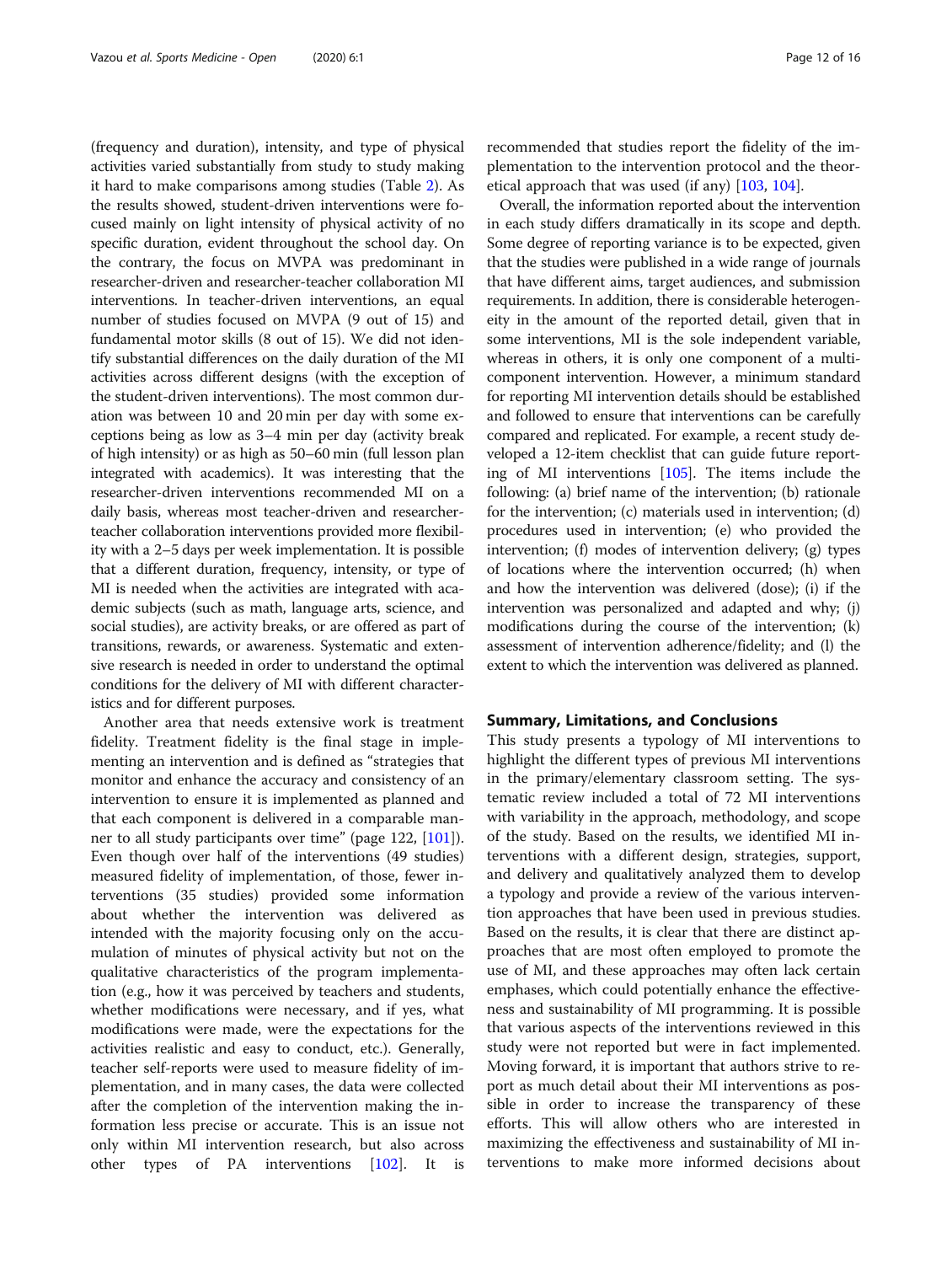<span id="page-12-0"></span>adopting, adapting, and creating MI programs that are best suited to specific contexts.

A limitation of this systematic literature review is that it did not evaluate the quality of the MI interventions or their effectiveness; therefore, no conclusions can be made regarding the feasibility and sustainability of the different characteristics identified in the typology to increasing MI. This approach was beyond the scope of this review in order to avoid the risk of eliminating a large number of MI interventions that may had adopted a more pragmatic approach in implementing physical activity in the elementary classroom. As with any systematic reviews, it is possible that MI studies conducted during the search period were missed to be identified by the researchers and included in this review.

To conclude, this study makes a unique contribution to the literature as it is the first systematic review that has developed a typology of MI interventions in the primary/elementary classroom with the largest number of included MI studies. It is anticipated that the developed typology may provide insights to researchers and practitioners to expand limited studies regarding MI strategies and designs, build on support systems that maximize effectiveness, identify the best practices on delivery, and recommend new directions for future growth. All of these factors may play a substantial role with respect on how to successfully translate MI research into best practice in the elementary classroom and should be further examined in the future.

#### Additional Files

Additional file 1. Table with all the information retrieved from the MI intervention studies included in the systematic review.

Additional file 2. Supplemental References\*.

#### Abbreviations

MI: Movement integration; PA: Physical activity

#### Acknowledgements

Not applicable.

#### Authors' Contributions

SV and CW conceptualized the paper, contributed to all steps of the manuscript development and interpretation of the findings, and drafted the final version of the manuscript. CW, GS, and CE conducted the search strategy. SV, GS, CE, and AP performed the study selection. SV, GS, CE, PC, AP, and LR did the data extraction. SV, CW, and GS conducted the data analysis. GS helped in drafting the manuscript. All authors have approved the submitted version of the manuscript and the author's order list and contributions.

#### Funding

No funding was received for this systematic review.

#### Availability of Data and Materials

All data generated or analyzed during this study are included in this published article (and its supplementary online support file).

Ethics Approval and Consent to Participate Not applicable.

#### Consent for Publication

Not applicable.

#### Competing Interests

All authors, Spyridoula Vazou, Collin A. Webster, Gregory Stewart, Priscila Candal, Cate A. Egan, Adam Pennell, and Laura B. Russ, declare that they have no competing interests.

#### Author details

<sup>1</sup>Department of Kinesiology, Iowa State University, 534 Wallace Road, Ames, IA 50011, USA. <sup>2</sup>Department of Physical Education, University of South Carolina, 1300 Wheat Street, Columbia, SC 29208, USA. <sup>3</sup>Department of Physical Education and Exercise Science, Methodist University, 5400 Ramsey Street, Fayetteville, NC 28311, USA. <sup>4</sup>Department of Movement Studies, University of Idaho, 875 Perimeter Drive, Moscow, ID 83844, USA. <sup>5</sup>Natural Science Division, Pepperdine University, Malibu, CA, USA.

## Received: 5 April 2019 Accepted: 1 October 2019<br>Published online: 06 January 2020

#### References

- 1. Pate RR, Ward DS, Saunders RP, Felton G, Dishman RK, Dowda M. Promotion of physical activity among high-school girls: a randomized controlled trial. Am J Public Health. 2005;95:1582–7.
- 2. Centers for Disease Control and Prevention. Comprehensive school physical activity programs: a guide for schools. Atlanta: U.S. Department of Health and Human Services; 2013.
- 3. Institute of Medicine. Educating the student body: taking physical activity and physical education to school. Washington, DC: The National Academies Press. https://doi.org/10.17226/18314
- 4. Webster CA, Stodden DF, Carson RL, Egan C, Nesbitt D. Integrative public health-aligned physical education and implications for the professional preparation of future teachers and teacher educators/researchers in the field. Quest. 2016;68:457–74.
- 5. Webster CA, Russ L, Vazou S, Goh TL, Erwin H. Integrating movement in academic classrooms: understanding, applying and advancing the knowledge base. Obes Rev. 2015;16(8):691–701.
- 6. Russ LB, Webster CA, Beets MW, Egan C, Weaver RG, Harvey R, Phillips DS. Development of the System for Observing Student Movement in Academic Routines and Transitions (SOSMART). Health Educ Behav. 2016;44(2):304–15.
- 7. Donnelly JE, Lambourne K. Classroom-based physical activity, cognition, and academic achievement. Prev Med. 2011; https://doi.org/10.1016/j.ypmed. 2011.01.021.
- 8. Erwin H, Beighle A, Carson RL, Castelli D. Comprehensive school-based physical activity promotion: a review. Quest. 2013;65(4):412–28 https://doi. org/10.1080/00336297.2013.791872.
- 9. Naylor PJ, Nettlefold L, Race D, Hoy C, Ashe MC, Wharf H, McKay HA. Implementation of school based physical activity interventions: a systematic review. Prev Med. 2015;72:95–115 https://doi.org/10.1016/j.ypmed.2014.12. 034.
- 10. Owen KB, Parker PD, Van Zanden B, MacMillan F, Astell-Burt T, Lonsdale C. Physical activity and school engagement in youth: a systematic review and meta-analysis. Educ Psychol. 2016;51(2):129–45 https://doi.org/10.1080/ 00461520.2016.1151793.
- 11. Watson A, Timperio A, Brown H, Best K, Hesketh KD. Effect of classroombased physical activity interventions on academic and physical activity outcomes: a systematic review and meta-analysis. Int J Behav Nutr Phys Act. 2017;14:114 https://dx.doi.org/10.1186%2Fs12966-017-0569-9.
- 12. Moher D, Liberati A, Tetzlaff J, Altman DG, PRISMA Group. Preferred reporting items for systematic reviews and meta-analyses: the PRISMA statement. PLoS Med. 2009; https://doi.org/10.1371/journal.pmed.1000097.
- 13. Michael RD, Webster CA, Egan CA, Nilges L, Brian A, Johnson R, Carson RL. Facilitators and Barriers to movement integration in elementary classrooms: a systematic review. Res Q Exerc Sport. 2019;18:1–2.
- 14. Bogdan RC, Bilden SK. Qualitative research for education: an introduction to theory and methods. 2nd ed. Boston: Allyn and Bacon; 1992.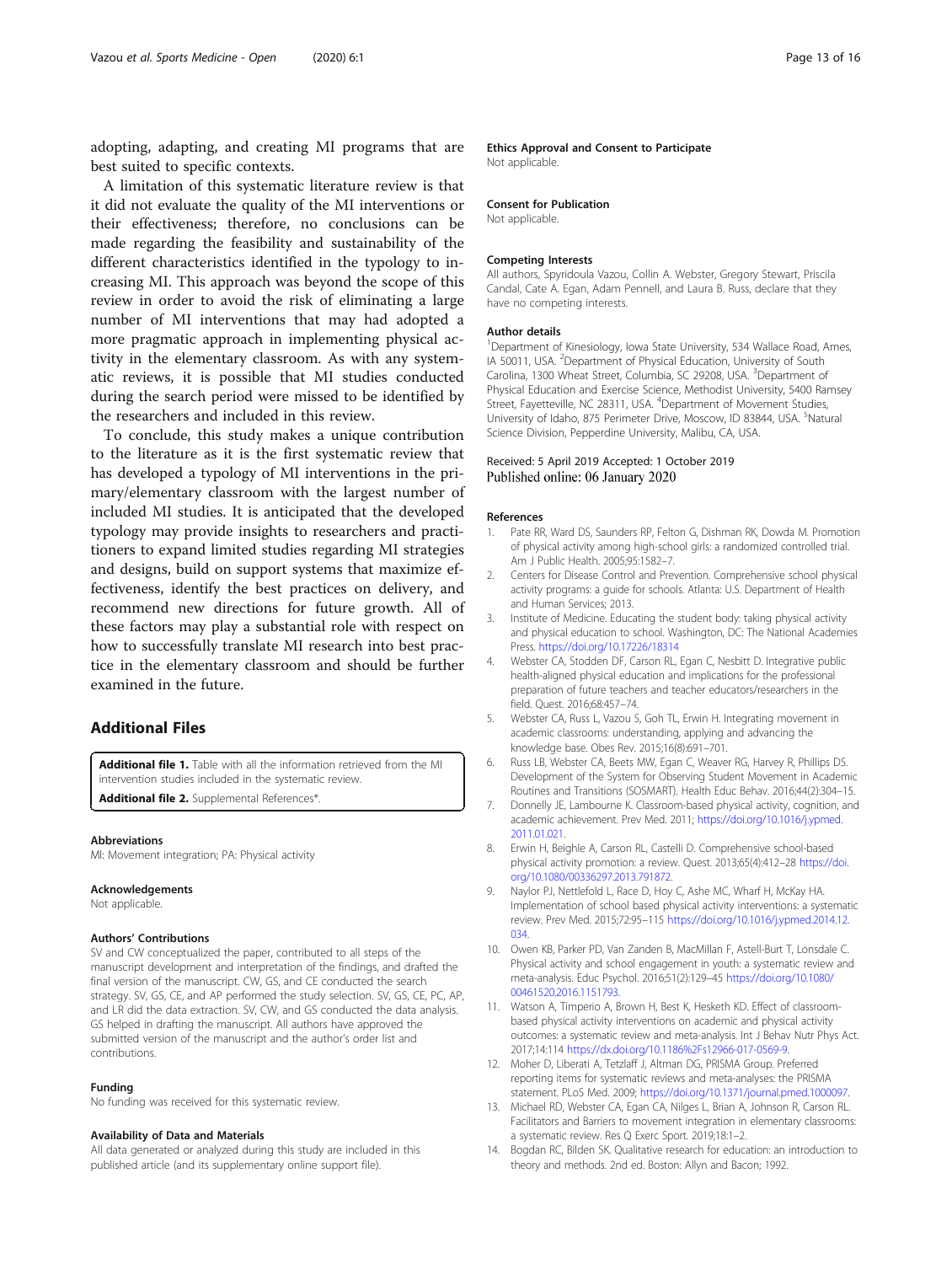- <span id="page-13-0"></span>15. Benden ME, Blake JJ, Wendel ML, Huber J. The impact of stand-biased desks in classrooms on calorie expenditure in children. Am J Public Health. 2011; 101(8):1433–6 https://dx.doi.org/10.2105%2FAJPH.2010.300072.
- 16. Benden ME, Zhao H, Jeffrey CE, Wendel M, Blake J. The evaluation of the impact of a stand-biased desk on energy expenditure and physical activity for elementary school students. Int J Environ Res Public Health. 2014;11(9): 9361–75 https://dx.doi.org/10.3390%2Fijerph110909361.
- 17. Burgoyne ME, Ketcham CJ. Observation of classroom performance using therapy balls as a substitute for chairs in elementary school children. J of Educ and Training Studies. 2015;3(4):42–8 https://doi.org/10.11114/jets.v3i4. 730.
- 18. Cardon G, De Clercq D, De Bourdeaudhuij I, Breithecker D, Sitting habits in elementary schoolchildren: a traditional versus a "Moving school". Patient Educ Couns. 2004;54(2):133–42 https://psycnet.apa.org/doi/10.1016/S0738- 3991(03)00215-5.
- Contardo Ayala AM, Salmon J, Timperio A, Bronwyn S, Ridgers N, Sethi P, Dunstan D. Impact of an 8-month trial using height-adjustable desks on children's classroom sitting patterns and markers of cardio-metabolic and musculoskeletal health. Int J of Environ Res Public Health. 2016;13(12):1227 https://dx.doi.org/10.3390%2Fijerph13121227.
- 20. Fedewa AL, Erwin HE. Stability balls and students with attention and hyperactivity concerns: Implications for on-task and in-seat behavior. Am J Occ Ther. 2011;65:393–9.
- 21. Fedewa A, Davis MA, Ahn S. Effects of stability balls on children's on-task behavior, academic achievement, and discipline referrals: a randomized controlled trial. Am J Occ Ther. 2015;69:1–9.
- 22. Harris KJ, Paine-Andrews A, Richter KP, Lewis RK, Johnston JA, James V, Fawcett SB. Reducing elementary school children's risks for chronic diseases through school lunch modifications, nutrition education, and physical activity interventions. J Nutr Educ. 1997;29(4):196-202. https://doi.org/10. 1016/S0022-3182(97)70198-5
- 23. Hinckson EA, Aminian S, Ikeda E, Stewart T, Oliver M, Duncan S, Schofield G. Acceptability of standing workstations in elementary schools: a pilot study. Prev Med. 2013;56(1):82–5 https://doi.org/10.1016/j.ypmed.2012.10.014.
- 24. Pangrazi RP, Beighle A, Vehige T, Vack C. Impact of promoting lifestyle activity for youth (PLAY) on children's physical activity. J Sch Health. 2009; 73(8):317–21 https://doi.org/10.1111/j.1746-1561.2003.tb06589.x.
- 25. Bershwinger T, Brusseau TA. The impact of classroom activity breaks on the school-day physical activity of rural children. Int J Exerc Sci. 2013;6:134–43.
- 26. Burns RD, Brusseau TA, Hannon JC. Effect of a comprehensive school physical activity program on school day step counts in children. J Phys Activ Health. 2015;5:134–43 https://doi.org/10.1123/jpah.2014-0578.
- 27. Carlson JA, Engelberg JK, Cain KL, Conway TL, Mignano AM, Bonilla EA, Sallis JF. Implementing classroom physical activity breaks: associations with student physical activity and classroom behavior. Prev Med. 2015; https:// doi.org/10.1016/j.ypmed.2015.08.006.
- 28. Cluss P, Lorigan D, Kinsky S, Nikolajski C, McDermott A, Bhat K. School-based health promotion initiative increases children's physical activity. Am J Health Educ. 2016; https://doi.org/10.1080/19325037.2016.1219287.
- 29. Erwin HE, Abel MG, Beighle A, Beets M. Promoting children's health through physically active math classes: a pilot study. Health Promot Pract. 2009; https://doi.org/10.1177%2F1524839909331911.
- 30. Grillich L, Kien C, Takuya Y, Weber M, Gartlehner G. Effectiveness evaluation of a health promotion programme in primary schools: a cluster randomised controlled trial. BMC Public Health. 2016; https://doi.org/10.1186/s12889- 016-3330-4.
- 31. Meyer U, Schindler C, Zahner L, Ernst D, Hebestreit H, van Mechelen W, Brunner-La Rocca HP, Probst-Hensch N, Puder JJ, Kriemler S. Long-term effect of a school-based physical activity program (KISS) on fitness and adiposity in children: a cluster-randomized controlled trial. PLoS One. 2013; https://doi.org/10.1371/journal.pone.0087929.
- 32. Kvalø SE, Bru E, Brønnick K, Dyrstad SM. Does increased physical activity in school affect children's executive function and aerobic fitness? Scand J Med Sci Spor. 2017; https://doi.org/10.1111/sms.12856.
- 33. Liu A, Hu X, Ma G, Cui Z, Pan Y, Chang S, Zhao W, Chen C. Evaluation of a classroom-based physical activity promoting programme. Obes Rev. 2008; https://doi.org/10.1111/j.1467-789X.2007.00454.x.
- 34. Naylor PJ, Macdonald HM, Warburton DE, Reed KE, McKay HA. An active school model to promote physical activity in elementary schools: action schools! BC. Brit J Sport Med. 2008; https://doi.org/10.1136/bjsm.2007. 042036.
- 35. Reed JA, Einstein G, Hahn E, Hooker SP, Gross VP, Kravitz J. Examining the impact of integrating physical activity on fluid intelligence and academic performance in an elementary school setting: a preliminary investigation. J Phys Act Health. 2010;7:343–51.
- 36. Riley N, Lubans DR, Holmes K, Morgan PJ. Findings from the EASY Minds cluster randomized controlled trial: Evaluation of a physical activity integration program for mathematics in primary schools. J Phys Act Health. 2016; https://doi.org/10.1123/jpah.2015-0046.
- 37. Sibley B, Ward RM, Yazvac TS, Zullig K, Potteiger JA. Making the grade with diet and exercise. AASA J Scholarship Practice. 2008;5:38–45.
- 38. Sirota D, Meyer D, Nieto A, Zamula A, Stockwell M, Berger-Jenkins E. Inclassroom physical activity and its impact on physical activity outside of school in a Hispanic community. J Phys Act Health. 2014;11:1350–3.
- 39. Snyder K, Dinkel D, Schaffer C, Hiveley S, Colpitts A. Purposeful movement: the integration of physical activity into a mathematics unit. Intl J Res Educ Sci. 2017;3:75–87.
- 40. Donnelly JE, Greene JL, Gibson CA, Smith BK, Washburn RA, Sullivan DK, DuBose K, Mayo MS, Schmelzle KH, Ryab JJ, Jacobsen DJ. Physical Activity Across the Curriculum (PAAC): a randomized controlled trial to promote physical activity and diminish overweight and obesity in elementary school children. Prev Med. 2009;49:336–41.
- 41. Donnelly JE, Hillman CH, Greene JL, Hansenn W. Physical activity and academic achievement across the curriculum: results from a 3-year clusterrandomized trial. Prev Med. 2017;99:140–5.
- 42. Dunn LL, Venturanza JA, Walsh RJ, Nonas CA. An observational evaluation of move-to-improve, a classroom-based physical activity program, New York City schools. Prev Chronic Dis. 2010;2012 https://doi.org/10.5888/pcd9. 120072.
- 43. Erwin HE, Beighle A, Morgan CF, Noland M. Effect of a low-cost, teacherdirected classroom intervention on elementary students' physical activity. J School Health. 2011; https://doi.org/10.1111/j.1746-1561.2011.00614.x.
- 44. Katz DL, Cushman D, Reynolds J, Njike V, Treu JA, Katz C, Walker J, Smith E. Putting physical activity where it fits in the school day: preliminary results of the ABC (Activity Bursts in the Classroom) for fitness program. Prev Chronic Dis. 2010; http://www.cdc.gov/pcd/issues/2010/jul/09\_0176.htm.
- 45. Martin R, Murtagh E. Active classrooms: a cluster randomized controlled trial evaluating the effects of a movement integration intervention on the physical activity levels of primary school children. J Phys Act Health. 2017; 14:290–300.
- 46. Oliver M, Schofield G, McEvoy E. An integrated curriculum approach to increasing habitual physical activity in children: a feasibility study. J School Health. 2006; https://doi.org/10.1111/j.1746-1561.2006.00071.x.
- 47. Resaland GK, Aadland E, Moe VF, Aadland KN, Skrede T, Stavnsbo M, Suominen L, Steene-Johannessen J, Glosvik Ø, Andersen JR, Kvalheim OM. Effects of physical activity on schoolchildren's academic performance: the Active Smarter Kids (ASK) cluster-randomized controlled trial. Prev Med. 2016; https://doi.org/10.1016/j.ypmed.2016.09.005.
- 48. Vazou S, Skrade M. Intervention integrating physical activity with math: math performance, perceived competence, and need satisfaction. Int J Sport Exerc Psychol. 2017; https://doi.org/10.1080/1612197X.2016.1164226.
- 49. Whitt-Glover MC, Ham SA, Yancey AK. Instant Recess®: A practical tool for increasing physical activity during the school day. Progress in Community Health Partnerships: Research, Education, and Action. 2011;5:289–97.
- 50. Anderson EL, Howe LD, Kipping RR, Campbell R, Jago R, Noble SM, Wells S, Chittleborough C, Peters TJ, Lawlor DA. Long-term effects of the Active for Life Year 5 (AFLY5) school-based cluster-randomised controlled trial. BMJ Open. 2016; https://doi.org/10.1136/bmjopen-2015-010957.
- 51. Bailey CG, DiPerna JC. Effects of classroom-based energizers on primary grade students' physical activity levels. Physical Educator. 2015;72:480–95.
- 52. Colin-Ramirez E, Castillo-Martinez L, Orea-Tejeda A, Vergara-Castaneda A, Keirns-Davis C, Villa-Romero A. Outcomes of a school-based intervention (RESCATE) to improve physical activity patterns in Mexican children aged 8- 10 years. Health Educ Res. 2010;25:1042–9.
- 53. Drummy C, Murtagh EM, Mckee DP, Breslin G, Davison GW, Murphy MH. The effect of a classroom activity break on physical activity levels and adiposity in primary school children. J Paediatr Child H. 2016; https://doi. org/10.1111/jpc.13182.
- 54. Erwin H, Fedewa A, Ahn S. Student academic performance outcomes of a classroom physical activity intervention: a pilot study. International Electronic Journal of Elementary Education. 2012; https://www.iejee.com/ index.php/IEJEE/article/view/191.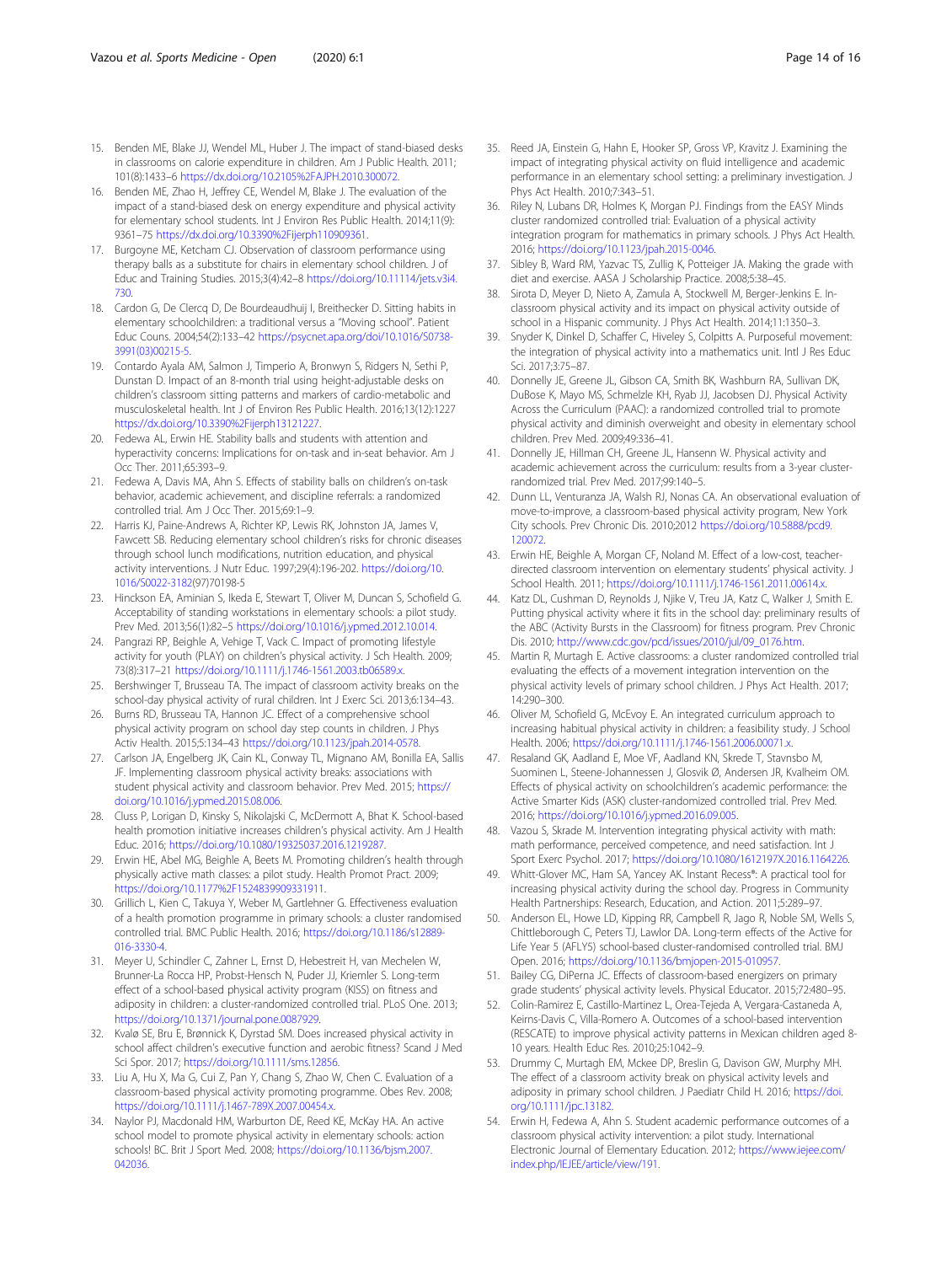- <span id="page-14-0"></span>55. Evans A, Ranjit N, Hoelscher D, Jovanovic C, Lopez M, McIntosh A, Ory M, Whittlesey L, McKyer L, Kirk A, Smith C. Impact of school-based vegetable garden and physical activity coordinated health interventions on weight status and weight-related behaviors of ethnically diverse, low-income students: study design and baseline data of the Texas, Grow! Eat! Go! (TGEG) cluster-randomized controlled trial. BMC Public Health. 2016; https:// doi.org/10.1186/s12889-016-3453-7.
- 56. Fedewa AL, Ahn S, Erwin H, Davis MC. A randomized controlled design investigating the effects of classroom-based physical activity on children's fluid intelligence and achievement. School Psychol Int. 2015;36:135–53.
- 57. Geldhof E, Cardon G, De Bourdeaudhuij I, De Clercq D. Effects of a twoschool-year multifactorial back education program in elementary schoolchildren. Spine. 2006;3:1965–73.
- 58. Goh TL, Hannon JC, Brusseau TA, Newton M. Effects of classroom-based physical activity on children's physical activity intensity. J Teach Phys Educ. 2014;33:558–72.
- 59. Goh TL, Hannon J, Webster C, Podlog L, Newton M. Effects of a TAKE 10! Classroom-based physical activity intervention on third- to fifth-grade children's on-task behavior. J Phys Activ Health. 2016;13:712–8.
- 60. Gortmaker SL, Cheung LW, Peterson KE, Chomitz G, Cradle JH, Dart H, Fox MK, Bullock RB, Sobol AM, Colditz G, Field AE. Impact of a school-based interdisciplinary intervention on diet and physical activity among urban primary school children: eat well and keep moving. Arch Pediat Adol Med. 1999;153:975–83.
- 61. Grieco LA, Jowers EM, Bartholomew JB. Physically active academic lessons and time on task: the moderating effect of body mass index. Med Sci Sports Exerc. 2009;41:1921–6.
- 62. Grieco LA, Jowers EM, Errisuriz VL, Bartholomew JB. Physically active vs. sedentary academic lessons: a dose response study for elementary student time on task. Prev Med. 2016;89:98–103.
- 63. Hill L, Williams JH, Aucott L, Milne J, Thomson J, Greig J, Munro V, Mon-Williams MA. Exercising attention within the classroom. Dev Med Child Neurol. 2010; https://doi.org/10.1111/j.1469-8749.2010.03661.x.
- 64. Hill L, Williams JH, Aucott L, Milne J, Thomson J, Greig J, Munro V, Mon-Williams MA. How does exercise benefit performance on cognitive tests in primary-school pupils? Dev Med Child Neurol. 2011; https://doi.org/10.1111/ j.1469-8749.2011.03954.x.
- 65. Howie EK, Schatz J, Pate RR. Acute effects of classroom exercise breaks on executive function and math performance: a dose–response study. Res Q Exerc Sport. 2015; https://doi.org/10.1080/02701367.2015.1039892.
- 66. Hunter L, Abbott R, Macdonald D, Ziviani J, Cuskelly M. Active kids active minds: a physical activity intervention to promote learning? Asia-Pac J Health Sport Phys Edu. 2014; https://doi.org/10.1080/18377122.2014.906057.
- 67. Keihner A, Rosen N, Wakimoto P, Goldstein L, Sugerman S, Hudes M, Ritchie L, McDevitt K. Impact of California Children's Power Play! Campaign on fruit and vegetable intake and physical activity among fourth- and fifth-grade students. Am J Health Promot. 2017; https://doi.org/10.4278%2Fajhp. 141125-ARB-592.
- 68. Ma JK, Mare LL, Gurd BJ. Classroom-based high-intensity interval activity improves off-task behaviour in primary school students. App Physiol Nutr Me. 2014; https://doi.org/10.1139/apnm-2014-0125.
- 69. Madsen K, Linchey J, Gerstein D, Ross M, Myers E, Brown K, Crawford P. Energy Balance 4 Kids with Play: results from a two-year cluster-randomized trial. Child Obes. 2015;11:375–83.
- 70. Mahar MT, Murphy SK, Rowe DA, Golden J, Shields AT, Raedeke TD. Effects of a classroom-based program on physical activity and on-task behavior. Med Sci Sports Exerc. 2006;38(12):2086.
- 71. King KM, Ling J. Results of a 3-year, nutrition and physical activity intervention for children in rural, low-socioeconomic status elementary schools. Health Educ Res. 2015; https://doi.org/10.1093/her/cyv029.
- 72. McClelland E, Pitt A, Stein J. Enhanced academic performance using a novel classroom physical activity intervention to increase awareness, attention and self-control: putting embodied cognition into practice. Improv Sch. 2014: https://doi.org/10.1177%2F1365480214562125.
- 73. McKay HA, MacLean L, Petit M, MacKelvie-O'Brien K, Janssen P, Beck T, Khan KM. "Bounce at the Bell": a novel program of short bouts of exercise improves proximal femur bone mass in early pubertal children. Brit J Sport Med. 2005; https://doi.org/10.1136/bjsm.2004.014266.
- 74. Mullender-Wijnsma MJ, Hartman E, de Greeff JW, Doolaard S, Bosker RJ, Visscher C. Physically active math and language lessons improve academic achievement: a cluster randomized controlled trial. Pediatrics. 2016;137: e20152743.
- 75. Murtagh E, Mulvihill M, Markey O. Bizzy Break! The effect of a classroombased activity break on in-school physical activity levels of primary school children. Pediatr Exerc Sci. 2013; https://doi.org/10.1123/pes.25.2.300.
- 76. Norlander T, Moås L, Archer T. Noise and stress in primary and secondary school children: noise reduction and increased concentration ability through a short but regular exercise and relaxation program. Sch Eff Sch Improv. 2002; https://doi.org/10.1080/092434505000114173.
- 77. Peck HL, Kehle TJ, Bray MA, Theodore LA. Yoga as an intervention for children with attention problems. School Psychol Rev. 2005;34:415–24.
- 78. Piek JP, McLaren S, Kane R, Jensen L, Dender A, Roberts C, Rooney R, Packer T, Straker L. Does the Animal Fun program improve motor performance in children aged 4–6 years? Hum Movement Sci. 2013;32:1086–96.
- 79. Reznik M, Wylie-Rosett J, Kim M, Ozuah PO. A classroom-based physical activity intervention for urban kindergarten and first-grade students: a feasibility study. Child Obes. 2015;11:314–24.
- 80. Schmidt M, Benzing V, Kamer M. Classroom-based physical activity breaks and children's attention: cognitive engagement works! Front Psychol. 2016. https://doi.org/10.3389/fpsyg.2016.01474.
- 81. Stephens MB, Wentz SW. Supplemental fitness activities and fitness in urban elementary school classrooms. Fam Med. 1998;30:220–3.
- 82. Treu JA, Doughty K, Reynolds JS, Njike VY, Katz DL. Advancing School and Community Engagement Now for Disease Prevention (ASCEND) a quasiexperimental trial of school-based interventions to prevent childhood obesity. Am J Health Promot. 2017;31:143–52.
- 83. Van den Berg V, Saliasi E, de Groot RH, Jolles J, Chinapaw MJ, Singh AS. Physical activity in the school setting: cognitive performance is not affected by three different types of acute exercise. Front Psychol. 2016; https://doi. org/10.3389/fpsyg.2016.00723.
- van Stralen MM, de Meij J, Te Velde SJ, Van der Wal MF, Van Mechelen W, Knol DL, Chinapaw MJ. Mediators of the effect of the JUMP-in intervention on physical activity and sedentary behavior in Dutch primary schoolchildren from disadvantaged neighborhoods. Int J Behav Nutr Phy. 2012; https://doi. org/10.1186/1479-5868-9-131.
- Vazou S, Gavrilou P, Mamalaki E, Papanastasiou A, Sioumala N. Does integrating physical activity in the elementary school classroom influence academic motivation? Int J Sport Exerc Psychol. 2012; https://doi.org/10. 1080/1612197X.2012.682368.
- 86. Wright CM, Duquesnay PJ, Anzman-Frasca S, Chomitz VR, Chui K, Economos CD, Langevin EG, Nelson ME, Sacheck JM. Study protocol: the Fueling Learning through Exercise (FLEX) study–a randomized controlled trial of the impact of school-based physical activity programs on children's physical activity, cognitive function, and academic achievement. BMC Public Health. 2016; https://doi.org/10.1186/s12889-016-3719-0.
- 87. Carlson JA, Engelberg JK, Cain KL, et al. Contextual factors related to implementation of classroom physical activity breaks. Transl Behav Med. 2017;7(3):581–92.
- Calvert HG, Lane HG, Bejarano CM, et al. An evaluation of the coverage of theoretically based implementation factors in disseminated classroom physical activity programs. Transl Behav Med. 2018.
- 89. Dinkel D, Schaffer C, Snyder K, Lee JM. They just need to move: teachers' perception of classroom physical activity breaks. Teach Teach Edu. 2017;63: 186–95.
- 90. Webster CA, Beets M, Weaver RG, Vazou S, Russ L. Rethinking recommendations for implementing comprehensive school physical activity programs: a partnership model. Quest. 2015;67(2):185–202.
- 91. Israel BA, Schulz AJ, Parker EA, Becker AB. Critical issues in developing and following community-based participatory research principles. In: Minkler M, Wallerstein N, editors. Community-based participatory research for health. San Francisco: Jossey-Bass; 2003. p. 56–73.
- 92. Israel BA, Parker EA, Rowe Z, Salvatore A, Minkler M, López J, Butz A, Mosley A, Coates L, Lambert G, Potito PA. Community-based participatory research: lessons learned from the centers for children's environmental health and disease prevention research. Environ Health Perspect. 2005; https://doi.org/ 10.1289/ehp.7675.
- 93. Vazou S, Vlachopoulos SP. Motivation and intention to integrate physical activity into daily school life: the JAM World Record Event. Health Prom Practice. 2014;15(6):819–27.
- 94. \Norris E, Shelton N, Dunsmuir S, Duke-Williams O, Stamatakis E. Physically active lessons as physical activity and educational interventions: a systematic review of methods and results. Prev Med. 2015;72:116–25.